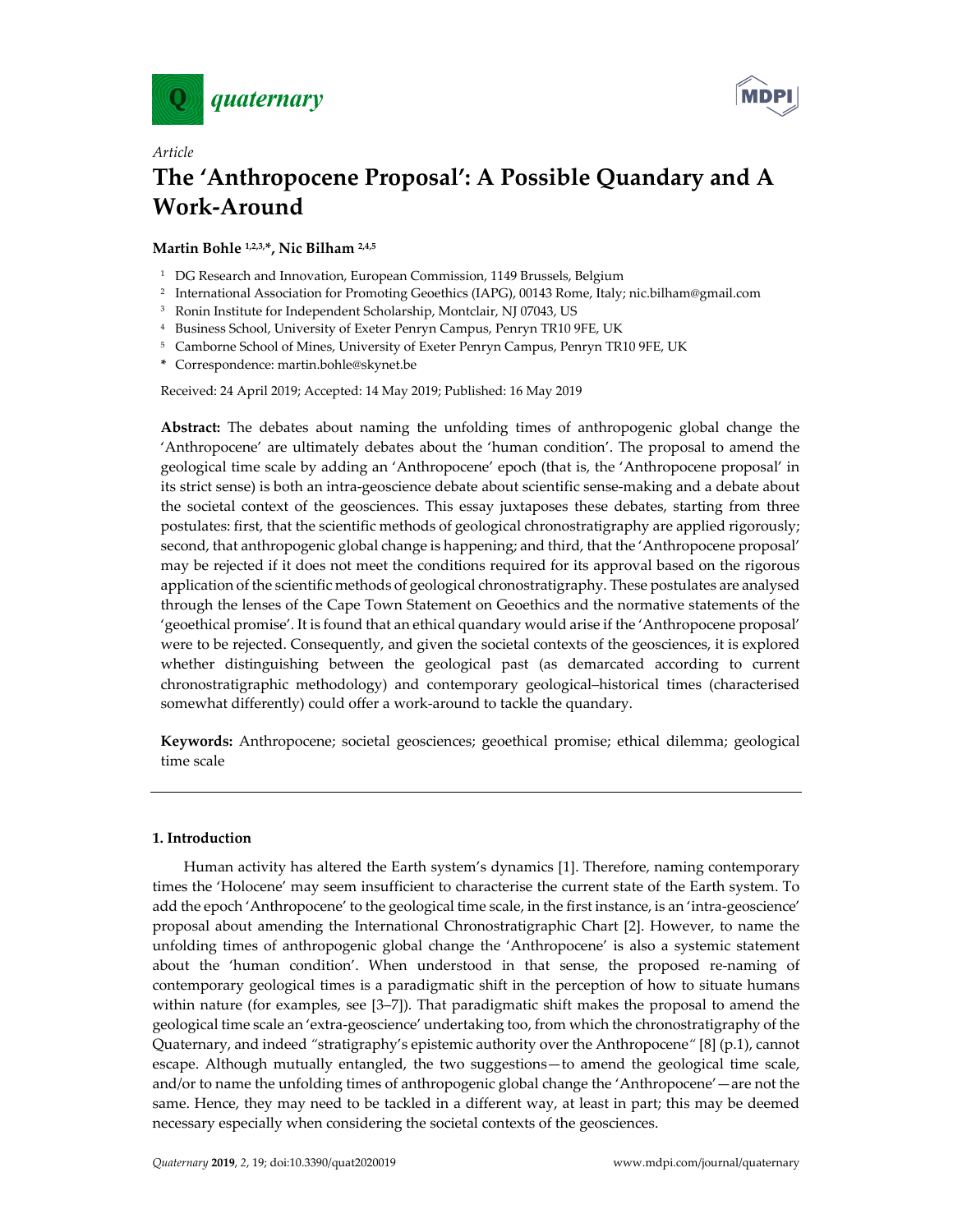The fact that the suffix '-cene' (in 'Anthropocene') has already become firmly associated with both these proposals may be unfortunate in terms of established geological naming conventions and their implications, in that it is always used by geologists to denote an epoch—a term which in turn corresponds to a specific hierarchical subdivision of the geological time scale. It might be appropriate, in the end, to distinguish practically between 'intra-science' naming conventions and extra-science connotations. In the public sphere, the name 'Anthropocene' has already become established. Making sense of the concept it denotes matters greatly, because it has been assimilated deeply in extrageoscience contexts. Therefore, this essay is about sense-making in the given circumstances, including established naming conventions and practices. No alternative naming of contemporary geological times is proposed here—this is a matter for competent chronostratigraphers. Instead, part of the focus of the essay is to sketch a work-around to handle the paradigmatic shift that is implied by a widespread usage in extra-geoscience contexts of the term 'Anthropocene', in the possible instance that it is not adopted formally within geosciences.

For convenience, the formal proposal to amend the geological time scale by declaring the Holocene epoch to be over and adding a subsequent epoch (the Anthropocene) is referred to in the following as the 'GTS amendment' ('GTS' denoting the geological time scale). This terminology is adopted to distinguish it from the much wider meaning of the debate over calling present times the 'Anthropocene', within and beyond the geosciences. The latter denotes the enduring impact that humankind has on the Earth system's dynamics, irrespective of whether (or not) the 'GTS amendment' is eventually approved. This essay sketches the societal contexts of the geosciences to sharpen questions about how to handle the 'GTS amendment' proposal; however, much more could be said about the societal contexts of sciences, and respectively of geosciences [9,10].

For more than a decade, geosciences and many other disciplines of natural sciences, social sciences and humanities have debated the notion 'Anthropocene', the concepts behind it and the societal implications that it expresses [11–14]. The vigour of these debates indicates that a profound issue is at stake of whether, to use Hamilton and Grinevald's summary, we are witnessing the emergence of "a kind of hybrid Earth, of nature injected with human will, however responsibly or irresponsibly that will may have been exercised*"* [15] (p.68). To a substantial degree, the debates about the meaning of the notion 'Anthropocene' are about the contemporary 'human condition'; that is, they are about how people live, collectively, and how to mutually situate the social and natural features of their lives. Consequently, discussing the 'GTS amendment' is a discussion firstly about the societal context of the geosciences [16,17], and secondly about adding a further epoch to the Quaternary on the International Chronostratigraphic Chart—the Anthropocene.

To focus on the specific subject of this special issue [18], this essay takes as its starting point three postulates or premises. Together, they constitute an intersection of scientific/scholarly findings and methodological norms, which this essay analyses. As will be discussed, a quandary may arise from the three postulates.

It is postulated, first, that the rigour of the scientific methods applied in chronostratigraphy, through which the geological time scale has been developed, shall not be compromised. Second, it is postulated that anthropogenic global change to the Earth system is happening, and indeed that *"*the Anthropocene for the first time gave birth to a universal 'Anthropos'*"* [19] (p.118). Third, it is postulated that the 'GTS amendment' might be rejected by the scientific process/body that is empowered within the International Union of Geological Sciences (IUGS) to define the International Chronostratigraphic Chart if it were to conclude that the conditions for a new geological epoch had not been met—under these conditions, such a course of action would align with the first postulate.

The societal context of the geosciences is outlined in Section 2 to explore the circumstances that might emerge if the 'GTS amendment' were to be rejected by geoscientists. The outline builds on the spirit of the Cape Town Statement on Geoethics that situates geoethics as *"*a way of thinking and practising geosciences, within the wider context of the roles of geoscientists interacting with colleagues, society and the planet*"* [20,21]. Next, the 'geoethical promise' [22] is applied as an analytical tool (Section 3). The 'geoethical promise' is a Hippocratic-like oath for geoscientists that is embedded into the Cape Town Statement on Geoethics. Drawing on analyses of the societal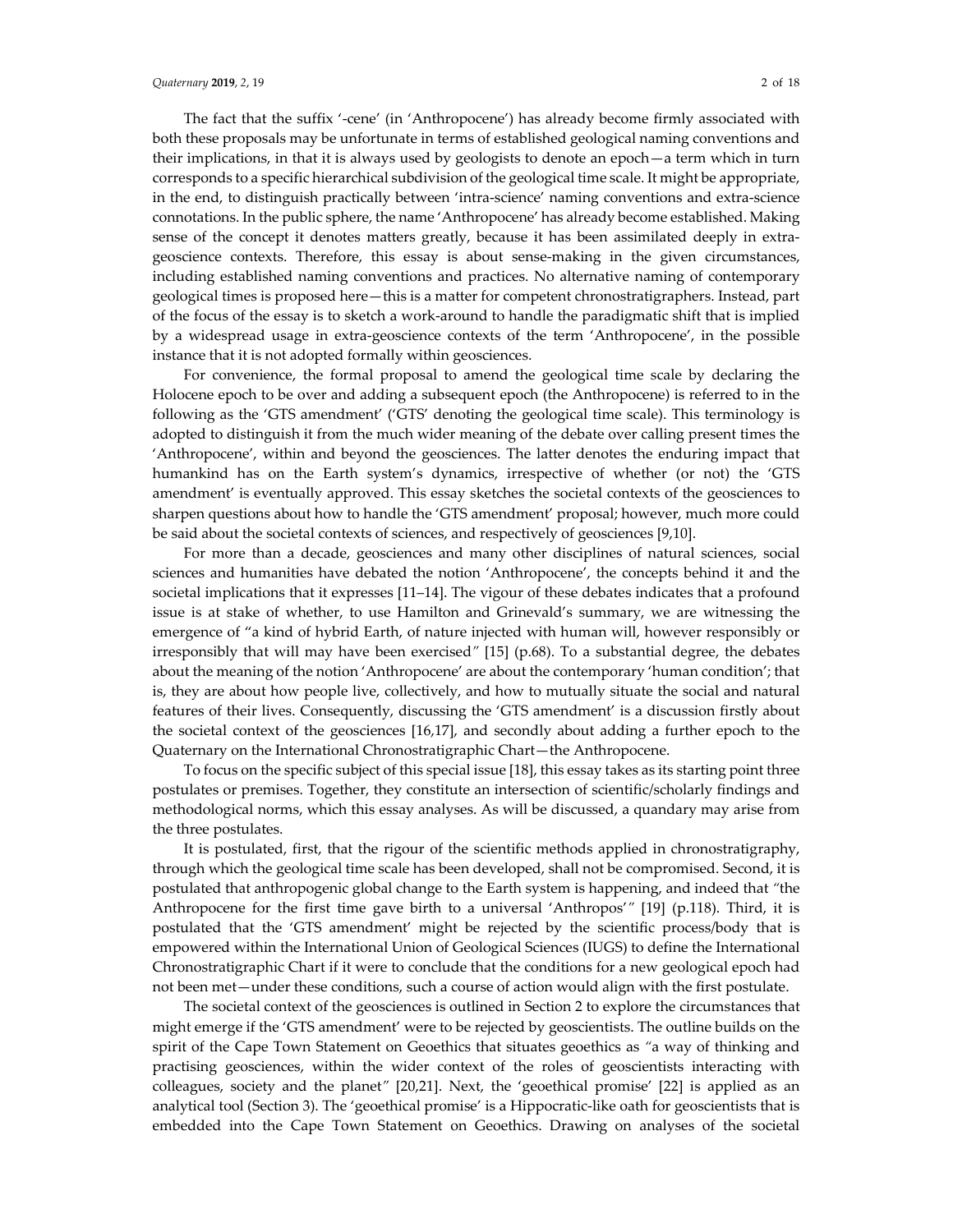environments of the geosciences, the 'geoethical promise' presents nine normative statements. Given the three postulates and drawing on the 'geoethical promise', it is explored what a presumed acceptance or rejection of the proposed 'GTS amendment' would represent.

By way of framing this exploration, it is understood that the competent experts (geologists, and specifically chronostratigraphers and those working in closely allied specialisms) define what is meant by *'*the methodological rigour that amending the geological time scale requires'*.* This implies building the geological case, forensically and methodically, based on the geological evidence (see, for example, the description of this process given by Wagreich and Draganits in the introduction to their discussion of anomalies in the geological record resulting from lead mining and smelting as potential stratigraphic markers for the base of an early Anthropocene [23]) . Likewise, it is for the competent experts to assess what margins of interpretation may be possible or how scientific methods may evolve. These kinds of methodological questions are at the core of the debates in geological stratigraphy about the 'GTS amendment' [2,24–26]. Consequently, chronostratigraphic methodologies are taken in this essay 'as given'. Thus, drawing on the first postulate of this essay, it is anticipated that the chronostratigraphers will do their scientific work thoroughly, notwithstanding that it is laden with societal constraints [7,8,27–30]. Likewise, it is taken as a background assumption for the purposes of this essay that discussing anthropogenic global change requires engagement with issues like how to account for its history, environmental justice, social justice and system change [31– 34]. An analysis of the social contexts of geosciences, in a broader sense than this essay presents, must explore such issues to bridge the cultural distance between geosciences and social sciences (or humanities). Thus, the following section outlines only some perspectives of the multiple social contexts of the geosciences [10].

## **2. Societal contexts of the geosciences**

Geosciences or Earth sciences are an amalgam of fundamental and applied research fields mainly within, but also beyond, natural sciences. They also include specific engineering disciplines and commercial undertakings on various scales, ranging from individual chartered experts to stateowned or multinational private corporations. Geology is among the core disciplines of geosciences. Stratigraphy is that part of the geological disciplines that concerns the composition and relative positions of rock layers. Chronostratigraphy is a sub-discipline that uses stratigraphy to provide a temporal framework for geological history up to present times. Within the international scientific dealings of geologists, through the work of bodies such as the International Commission on Stratigraphy (a subsidiary body of the IUGS), sits the responsibility to describe the geological time scale and to assess putative amendments to it [2]. The notion 'Anthropocene' did not first emerge within the geoscience community that is now charged with assessing the proposal to amend the geological time scale, but instead emerged among Earth system scientists [35]. The Earth system sciences go beyond geosciences or Earth sciences, reaching out to social sciences [36], and emerged after the middle of the last century.

Irrespective of how these research fields (or disciplines) are prescribed or distinguished, they aggregate natural-science knowledge about the functioning of the Earth, albeit with an initial focus on the abiotic components of the Earth systems, and they have limited interaction with social sciences or humanities beyond economics. Together, these geoscience disciplines nourish a corpus of stewardship knowledge about natural processes that can inform how people could act within the Earth system [37–40]. Contemporary geoscience knowledge is therefore of very high operational value for the functioning of modern societies.

That geoscience knowledge alone, however, does not guide how people ought to act. That issue is addressed by ethics in general, as well as in the specific form of professional ethics. However, even in the absence of guidance in how to act, a geoscientist's expert knowledge comes with responsibility for the individual scientist, as a professional and as a citizen, towards people and communities [20,21,41,42]. Consequently, the formal naming of contemporary times of anthropogenic global change in line with geoscientific notions is not an impartial act that is remote from societal considerations.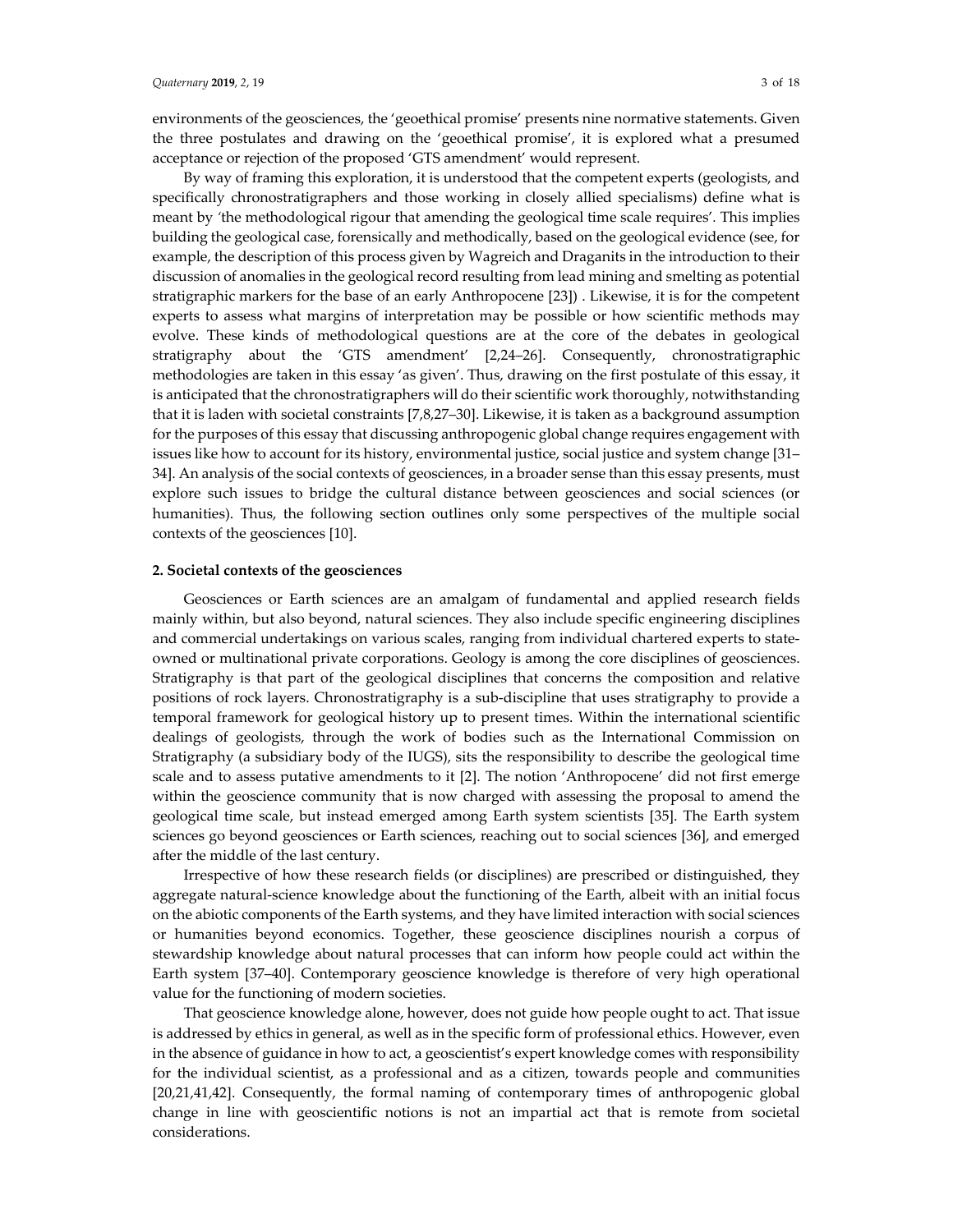Unsurprisingly, the initial proposal to name contemporary times the 'Anthropocene' [35] triggered a range of reactions. Scholars in social sciences, philosophy and humanities have criticised it as concealing the responsibility of particular actors and the historical contexts that led to it [43–53]. Mutatis mutandis, the notion 'Anthropocene' emerged from these debates as a shorthand for our times.

### *2.1. Planetary human agency and anthropogenic global change*

During prehistoric and historical periods, humankind modified natural environments into appropriate resources for living and wellbeing [54–56]. Contemporary societies apply geosciences extensively for their economic, societal and cultural activities [50,57–60] and bind, through global supply chains, the entire globe into one social-ecological system [61] that intersects deeply with the physical and biological systems of the Earth.

Crafts-persons, technicians, architects and engineers apply geoscience knowledge, at least implicitly, when altering natural environments or creating artefacts (e.g., the extraction of minerals, the laying of foundations for buildings or managing floodplains). Artists, poets or philosophers of any time or culture connect with the Earth for shaping human identity. Contemporary geoscience knowledge seeps into modern thinking and dealings [62,63], often without being identified as such [64,65]. This sometimes blurs the interface between culture and nature [66,67], and has rarely been put forward so openly as in the metaphorical title of the book by the geochemists Langmuir and Broecker [68], *How to Build a Habitable Planet.*

Large-scale infrastructures like shore defences, hydropower plants or urban dwellings visibly interact with the geosphere and are a physical expression of how people situate themselves on Earth, views of which alter through history [69–71]. Whatever the philosophical concepts are that frame the construction of these infrastructures, they could not have been built without a profound geoscience culture [72–75] that includes scientific understanding, technological know-how and societal justifications. Likewise, purposefully designed global production systems or consumption patterns couple human activity with the geosphere at a planetary scale. The coupling happens through cycles of matter, energy and information [76–78] that are mostly invisible. Greenhouse gas emissions are well-known as the most prominent example, although a similar case could be made for nitrogen or the global agriculture system [79–81].

During the last century, humankind's activities have intersected with the geosphere in a much more extensive and intricate manner than ever before, either directly or intermediated through the biosphere [82,83]. Over some decades, the increasing number of people living on Earth and more notably the profligate consumption of resources in the affluent industrialised regions has culminated in anthropogenic change at a planetary scale [6,37,84].

When considering the outcome of recent economic activity and its cultural justifications (e.g., by hegemonic systems of cultural values), the resulting anthropogenic global change may be considered as being intentional, at least tacitly, because it is happening through negligence [31,70,85]. Consequently, it is appropriate to qualify anthropogenic global change as driven by an 'Anthropos' that is organised at a planetary scale; change in which, as in the classic Western movie, the good, the bad and the ugly are mutually entangled [86], and that is, likely, inescapable [87]. Notwithstanding such systemic human agency, individual (or collective) human beings of past and present times have not all caused anthropogenic change in the same manner or to the same extent [29,31,44,88,89]. Therefore, the notion 'Anthropocene' should be used while also acknowledging the responsibilities, political mechanisms and social processes that led to the current state of the globe. Nevertheless, anthropogenic global change is about how people, given hegemonic systems of cultural values, choices and lifestyles, govern the appropriation of biotic and abiotic resources from natural environments at a planetary scale [90]. This description of the 'human condition' would be the essence of a geological epoch named the 'Anthropocene', in light of which, proposing and handling the 'GTS amendment' is an act of responsible science [9,91–93] that geoscientists must face.

## *2.2. Planetary human agency and geosciences*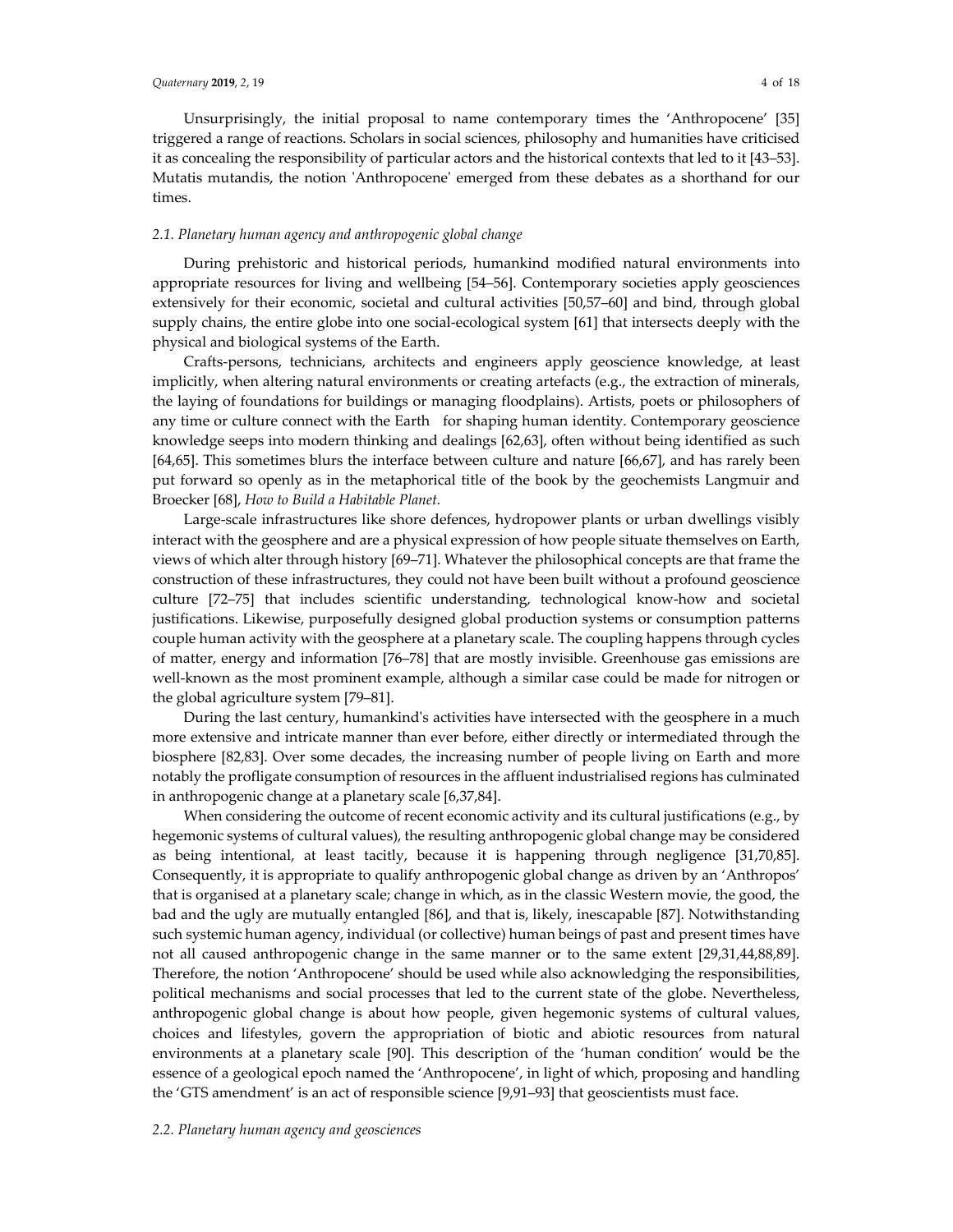How societies alter natural environments depends on their technological means, the cultural views on how to deploy them, the scientific insights that underpin those technological means and cultural views and economic conditions, constraints and available resources. Together, they determine which 'endeavours' of anthropogenic change are possible or desirable to undertake. The principal human endeavour in contemporary times is to operate a 'technosphere' at the planetary scale [36,37,39,76,94–96]. In future, such a planetary technosphere may include deliberate scenarios of geoengineering the climate system [97–100]. Besides such scenarios, it is important to understand ongoing anthropogenic global change as driven by the cumulative effect of ordinary economic and social activities. That is an insight that justifies the notion 'Anthropocene' [50,78,101,102].

Within society's corpus of technological means, cultural views and scientific insights, geoscience knowledge has the potential to fundamentally shape the direction, effectiveness and efficiency of anthropogenic change of Earth system dynamics. To that end, when answering questions about the Earth system like 'where to situate humankind', 'how to change processes' or 'what features to safeguard', the geosciences provide 'instruments' such as Earth science literacy, insights into the origin of Earth (including its development through aeons) and an understanding of how Earth system dynamics operate.

The applied geoscience professions use established knowledge, methodologies and technologies to change the physical world [103]. Engineering geoscience disciplines pursue control of processes (that fundamental geoscience disciplines identify), interface applied and fundamental fields and link with other engineering disciplines to harness human power to alter Earth system dynamics. This amalgam of fundamental, applied and engineering sciences, as well as the commercial use of geoscience knowledge, makes geosciences an instrument to further anthropogenic global change. The working environments of applied and commercial geosciences explicitly frame the activities of 'geoprofessionals' who are subject to ethical requirements and professional responsibilities that cascade through the links with applied and engineering disciplines, and that also engage, ultimately, with the geoscientists doing fundamental research [104].

When considering anthropogenic global change in its daily societal context, people make use of geoscience knowledge. This is because any given individual interacts with the Earth system, be it only as a consumer of resources. Furthermore, citizens need insights into the functioning of the Earth system to engage in better-informed decision-making [42]. The notion 'Anthropocene' would summarise such insights in the powerful message that the natural world and the human world are tightly interconnected and that, as a result, human activities have already irrevocably altered the Earth system [1]. Consequently, insights stemming from Earth system sciences about such matters as planetary boundaries [105] could inform citizens about 'what to do' and 'what not to do'. Hence, it is essential that geoscientists handle the scientific notion 'Anthropocene' responsibly, including the fate of the question of whether to amend the International Chronostratigraphic Chart formally. This responsibility results from the specific function that geoscientists have within contemporary societies because of the corpus of expertise that they can offer.

To summarise, geosciences are instrumental in making anthropogenic global change happen. Therefore, geoscientists are its co-architects who should assume the responsibility that comes with their role as agents of technology-driven change [10,92]. In this context, how geologists use their expertise is not an impartial matter; this includes what to do with the 'GTS amendment' proposal.

## **3. Ethical contexts of the geosciences and the 'GTS amendment'**

Science and research should be in service to society [9], and responsible science is a public good [93]. Furthermore, any undertaking of science and research is value-laden [106]. These insights have taken root in contemporary societies [91] and, although they are still questioned to some degree, they have become operationalised [107]. Like many other natural science communities, the geosciences have strengthened their professional ethical frameworks in the last decade. Frequently, these frameworks, which consider the works of professional geoscientists in various societal contexts, use the label 'geoethics'. Mainstream geoethics is an example of an agent-centric virtue-ethics that puts the responsible behaviour of a human agent at the centre of thinking about human–geosphere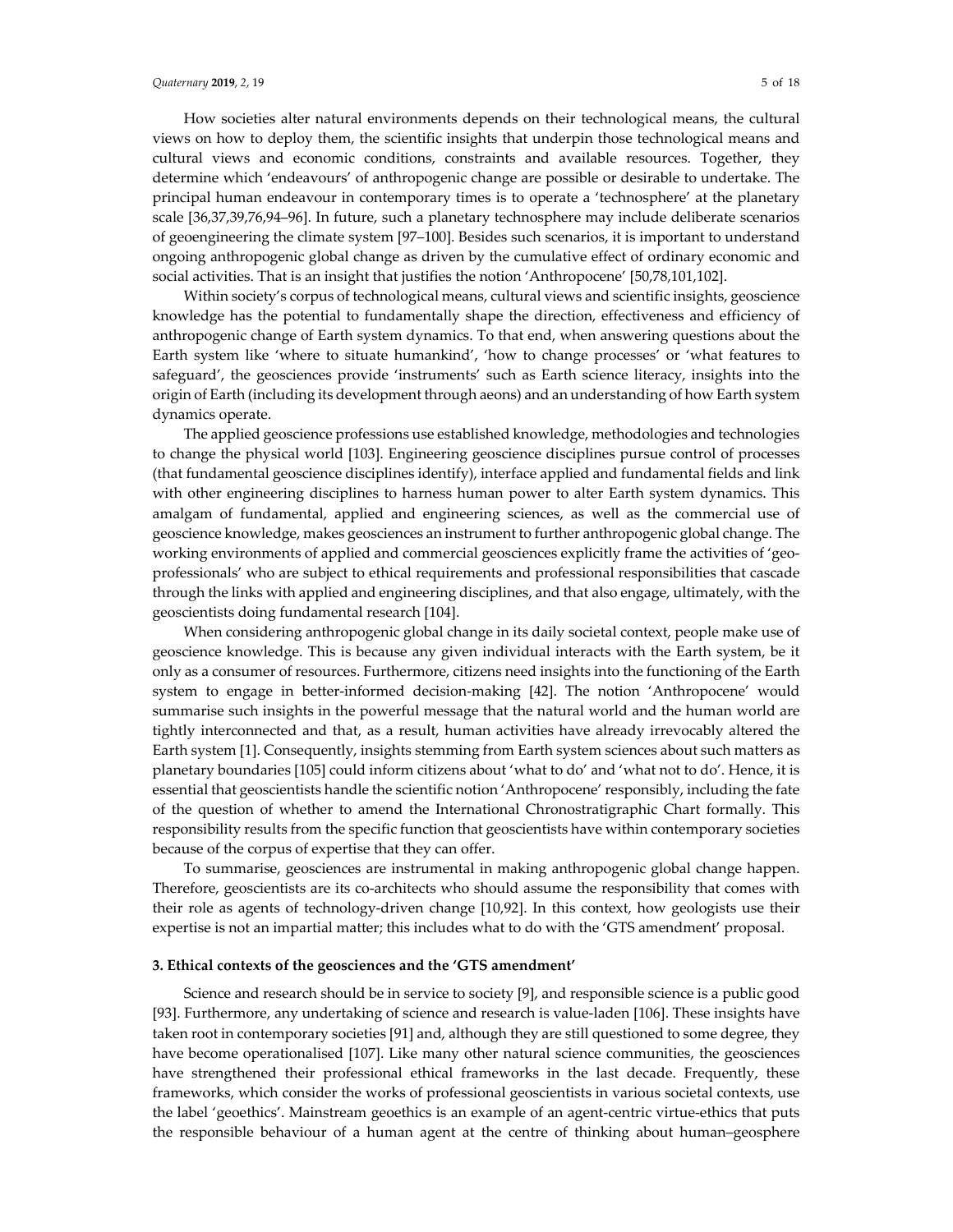interactions, in regards to sustainable and inclusive economic and social development [10,21,41,108,109].

A 'geoethical promise' was formulated some years ago to render geoethics operational in educational contexts [22]. It was updated in the Cape Town Statement on Geoethics [20], which was proposed on the occasion of the 35th International Geological Congress (2016) in Cape Town. Regarding the roles and responsibilities of geoscientists in the face of global change, the Cape Town Statement on Geoethics states: *"*Geoscientists have know-how that is essential to orientate societies towards more sustainable practices in our conscious interactions with the Earth system. Applying a wider knowledge-base than natural sciences, geoscientists need to take multidisciplinary approaches to economic and environmental problems, embracing (geo)ethical and social perspectives. Geoscientists are primarily at the service of society. This is the deeper purpose of their activity." [110].

The 'geoethical promise' offers nine normative statements (Table 1) that refer to the professional practices of geoscientists. These statements call for an ethical professional practice that recognises the need for high intra-professional standards as well as the obligations of geoscientists towards society and the Earth. Hence, the 'geoethical promise' offers geologists, and others [111], a framework to analyse implications of choices to be made in professional contexts. Other frameworks are available [112–115], but none is comparable to the 'geoethical promise' in its operational form. Therefore, this simple tool is used in the following discussion.

#### *3.1. The 'GTS amendment' seen through the lens of the 'Geoethical Promise'*

The nine statements of the 'geoethical promise' (see Table 1) are used in the following to frame the 'GTS amendment' from a geoethical perspective.

| Statements made in the 'geoethical promise'                 | when applied to the 'GTS amendment'           |
|-------------------------------------------------------------|-----------------------------------------------|
|                                                             | proposal.                                     |
| (I)  I will practice geosciences being fully aware of the   | statements<br>…then<br>these<br>could<br>be   |
| societal implications, and I will do my best for the        | interpreted as calling for geoscientists (and |
| protection of the Earth system for the benefit of           | others)<br>be aware<br>to<br>of<br>ongoing    |
| humankind.                                                  | anthropogenic global change, giving this      |
| (II)  I understand my responsibilities towards society,     | highest<br>the<br>priority.<br>awareness      |
| future generations and the Earth for sustainable            | Scientifically naming the contemporary        |
| development.                                                | times the 'Anthropocene' would raise          |
| (III)  I will put the interest of society foremost in my    | promote<br>sustainable<br>to<br>awareness     |
| work.                                                       | development.                                  |
| (IV)  I will never misuse my geoscience knowledge,          | …then<br>these<br>statements<br>call<br>on    |
| resisting constraint or coercion.                           | geoscientists to be uncompromising vis-à-     |
| (V)  I will always be ready to provide my professional      | vis third-party requests regarding the        |
| assistance when needed, and I will be impartial in making   | application of geoscience knowledge and       |
| my expertise available to decision makers.                  | methodology.                                  |
| (VI)  I will continue the lifelong development of my        |                                               |
| geoscientific knowledge.                                    |                                               |
| (VII)  I will always maintain intellectual honesty in my    | then this statement calls for truthfulness.   |
| work, being aware of the limits of my competencies and      | in applying geoscience knowledge and          |
| skills.                                                     | methodology.                                  |
| I will act to foster progress in the geosciences,<br>(VIII) |                                               |
| the sharing of geoscientific knowledge, and the             |                                               |
| dissemination of the geoethical approach.                   |                                               |
| (IX)  I will always be fully respectful of Earth processes  |                                               |
| in my work as a geoscientist.                               |                                               |

**Table 1.** Geoethical promise applied to the 'GTS amendment'.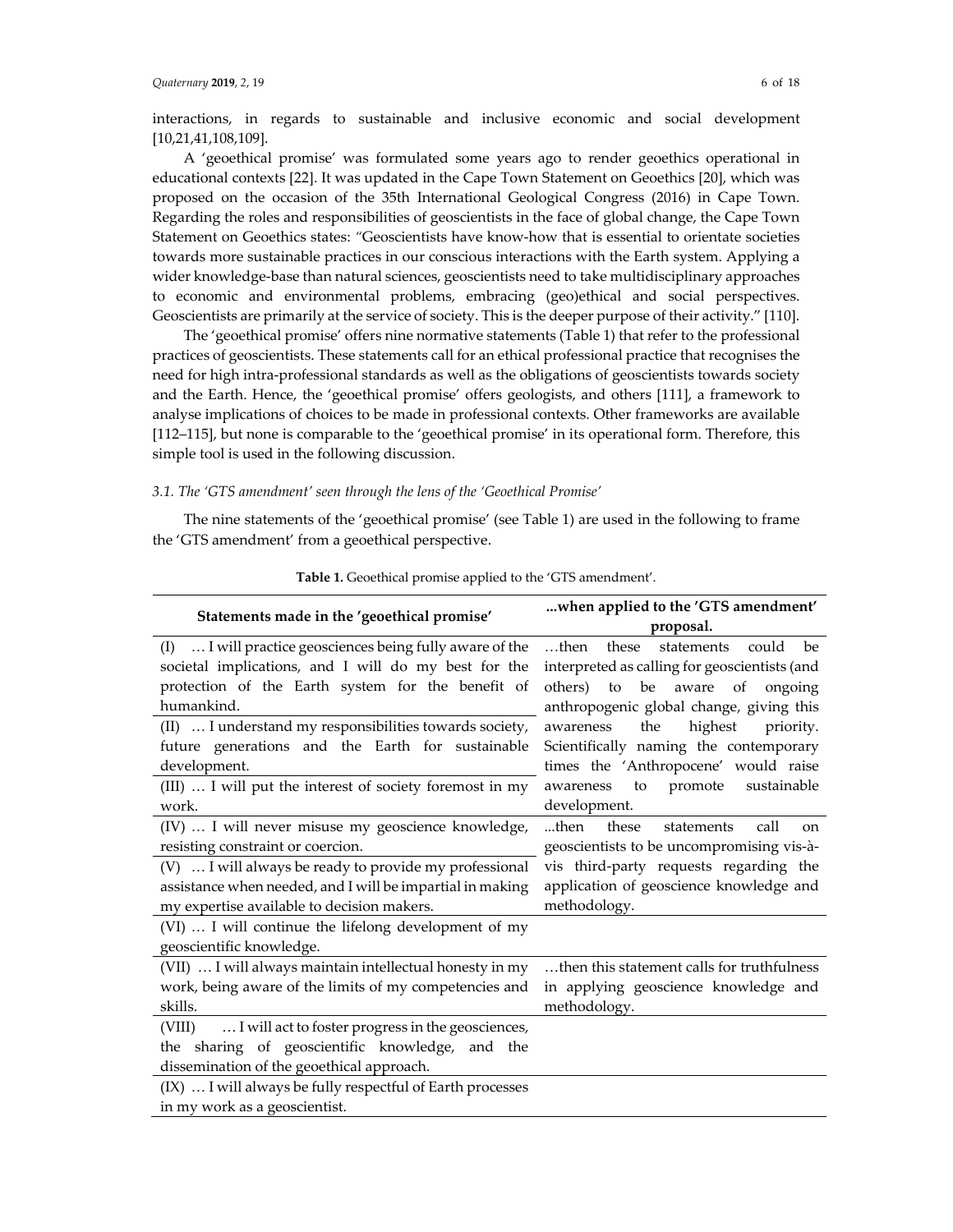When applied to the 'GTS amendment', some statements of the 'geoethical promise' could be interpreted as calling on geoscientists to make people aware of ongoing anthropogenic global change and to give this message importance. Three further statements could be interpreted as calling on geoscientists to be uncompromising vis-à-vis third-party requests regarding how geoscience knowledge and methodology should be applied. Statements VI, VIII and IX seem not to offer any insight into how to appreciate the 'GTS amendment'.

Statements I, II and III of the 'geoethical promise' emphasise the societal responsibility of geoscientists: protection of the Earth for the benefit of humanity and future generations, sustainable development and acting in the interest of society are matters of concern that are of high relevance to the meaning of the notion 'Anthropocene'. Since anthropogenic global change is happening and threatens the future living conditions of people, these are matters of concern for any geoscientist. Therefore, geoscientists should make people, including individual or collective human agents with decision-making powers, aware of the threats that ongoing anthropogenic global change implies. Naming the present geological times the 'Anthropocene' would be an explicit message telling everybody about the size and nature of the ongoing change that humans are driving. Thus, it follows that the 'GTS amendment' should be looked upon favourably because of its societal relevance.

Statements IV, V and VII of the 'geoethical promise' are reflections about the societal status of 'scientific methods'. The wording of the statements is generic and applies to all scientific and scholarly activities. The wording does not refer to the specific professional or societal contexts of geosciences. To put it simply, the 'geoethical promise' calls for a methodological rigour that does not compromise according to (societal) pressures of any nature. Resistance to constraints, impartiality and honesty are matters of general concern. They are of paramount importance for the soundness of science, research and scholarship in any discipline. These statements, to put it differently, call for scientific methodology to be sheltered from requests to make them conform with needs that are external to the scientific inquiry that is being pursued. This imperative of methodological rigour is a result of a centuries-old process that has shaped scientific methods and should be key to any scientific endeavour. Thus, it is derived that the 'GTS amendment' should be looked upon favourably only if it fits the scientific methodology that is used to define the geological time scale.

#### *3.2. Accepting or rejecting the 'GTS amendment'—an ethical matter*

Summarising the investigation undertaken so far:

- Geoscientists have a particular societal responsibility because of the corpus of expertise that they can offer in times of anthropogenic global change, including what to do with the 'GTS amendment' proposal.
- Geoscientists have debated for some time whether and how a 'GTS amendment' may be accommodated within the geological time scale. Respecting the methodological rigour of the scientific methods of chronostratigraphy is a crucial issue of these debates (for examples see [11,116,117]).
- Within the context of debates about scientific methodology, the competent experts (geologists including chronostratigraphers) define what *'*methodological rigour in amending the geological time scale' requires or how scientific methods to describe the geological time scale may evolve. Within that constraint, chronostratigraphic methodologies are taken 'as given'.

Drawing on the analysis in Section 3.1, two possible outcomes are considered:

• The first is that the bodies of the IUGS agree to the 'GTS amendment' having also upheld the condition that the proposal meets the existing methodology to determine the International Chronostratigraphic Chart (in line with the first of the three postulates set out earlier in this essay). In this case, all six relevant statements of the 'geoethical promise' (I–III, IV, V and VII) would be complied with. It follows that, when seen through the lens of the 'geoethical promise', the decision to approve the 'GTS amendment' would not give rise to an ethical issue, and no further analysis would be deemed necessary.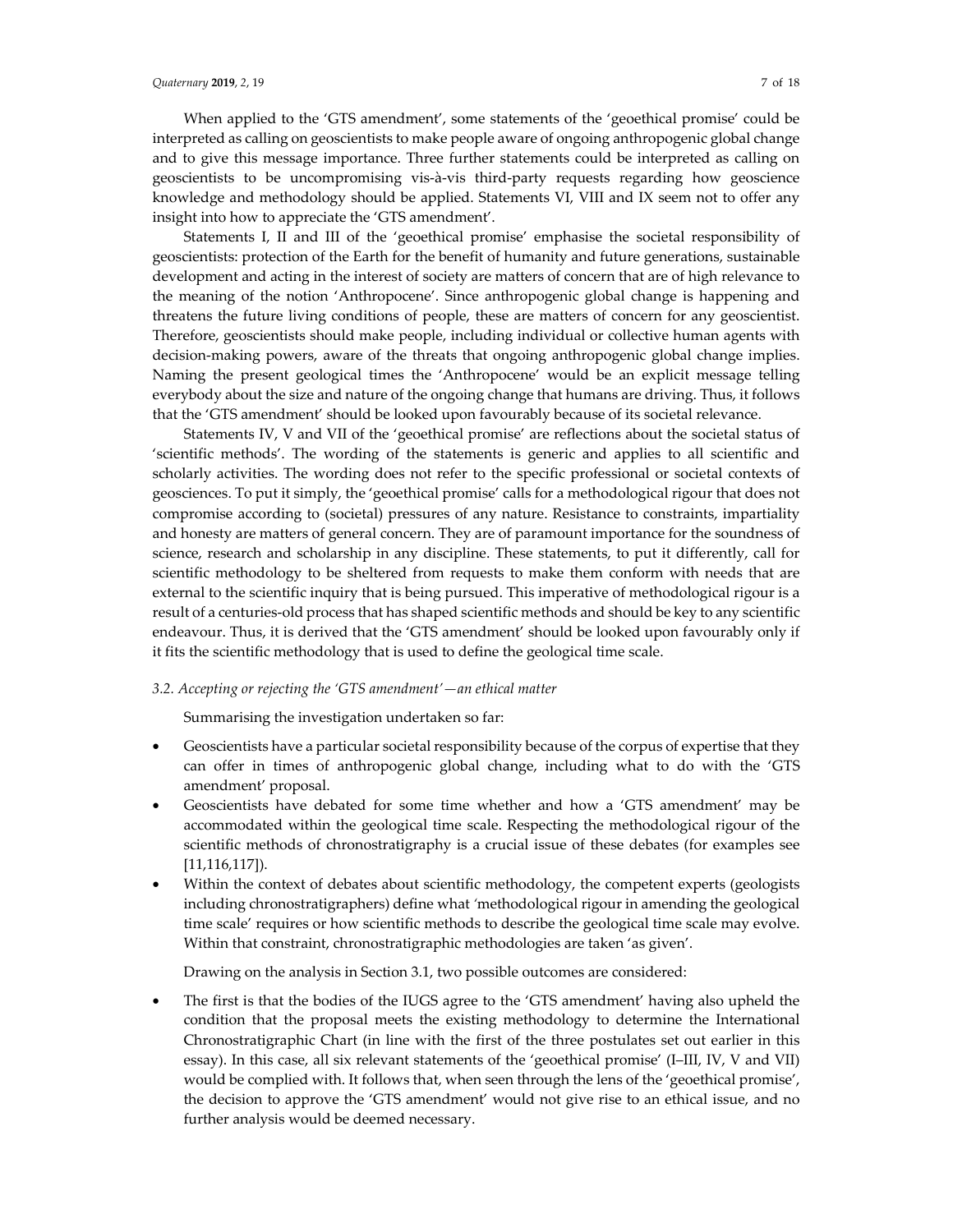The second is that the bodies of the IUGS uphold the methodological rigour required for amending the International Chronostratigraphic Chart but reject the 'GTS amendment' because it does not meet the existing scientific methodology to determine the International Chronostratigraphic Chart. In this case, the guidance of the 'geoethical promise' would be split. Statements IV, V and VII (about impartiality and 'scientific methods') would be complied with, but statements I–III (about the societal context of the geosciences) would not be complied with. It follows that, when seen through the lens of the 'geoethical promise', the decision to reject the 'GTS amendment' would give rise to an ethical quandary, and further analysis would be needed.

The logic of this analysis is summarised in Figure 1.



**Figure 1.** Possible outcomes and geoethical consequences of the 'GTS amendment' proposal.

## **4. Discussion.**

Within the analysis undertaken above, the first case, acceptance of the 'GTS amendment', would not cause ethical issues that in turn would require further analysis. The contrary applies to the second case, in which an ethical quandary would emerge. In the case of split guidance by the statements of the 'geoethical promise', as in the second case, the 'geoethical promise' itself does not offer counsel on how the arising difficulty should be handled. Thus, the ethical quandary that would arise in the second case cannot be handled within the analytical framework that has been applied so far; this complicates the subsequent analysis.

# *4.1. What ethical quandary would arise from rejecting the 'GTS amendment'?*

As derived above, under the premises of this essay: In the (possible) circumstance that the 'GTS amendment' is rejected because of failing the methodological requirements for setting the geological time scale, applying the 'geoethical promise' would lead to an ethical quandary. Two ethically essential considerations (cultural values) would thus be pitched against each other.

On one side, given the societal responsibility that they possess, geoscientists must inform society about the nature of contemporary times in an appropriate manner. The requirement to use scientific findings to improve human societies (meaning to inform people about anthropogenic global change, in the given case) is a cultural value underpinning why science is undertaken in the first place. Hence, this value constitutes guidance as to what scientists ought to do. On the other side is a requirement of the scientific process that scientists should not adjust scientific methodology in response to an external appeal. The rigour of scientific methods is an outstanding cultural value that required centuries to be established. Hence, this value constitutes guidance as to what scientists ought to do. Under the assumptions made in this essay, attempting to comply with both values would create an ethical dilemma in the instance that the 'GTS amendment' is rejected.

Although 'informing society about the nature of contemporary times in an appropriate manner' could be done by other means than scientifically calling them the 'Anthropocene', the vigour of debates that this notion has triggered witnesses the power of the message that comes with that naming. Notwithstanding extra-geoscience debates, saying that the *Anthropocene is Functionally and Stratigraphically Distinct from the Holocene*, as the title of one of the publications of the proponents of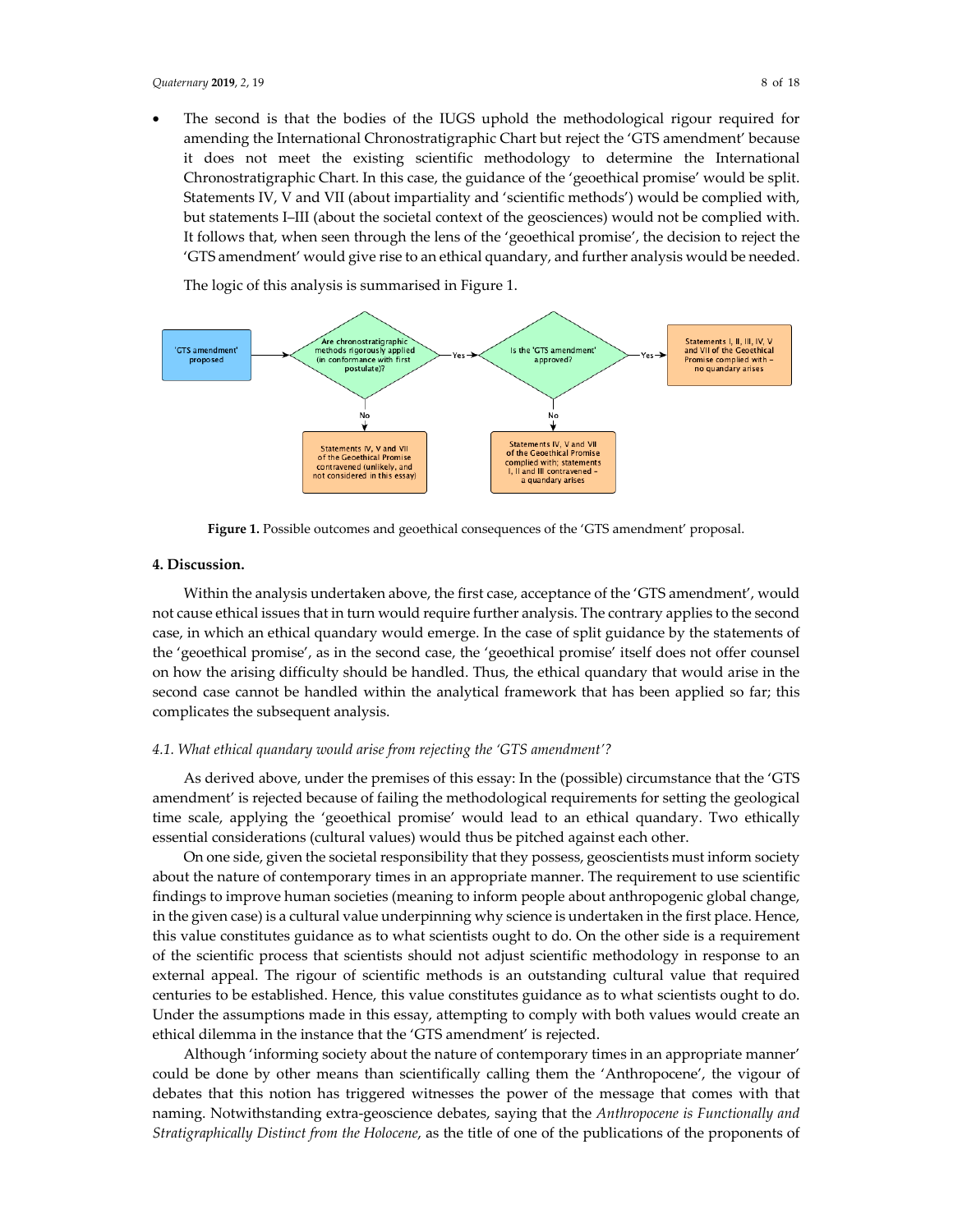the 'GTS amendment' [1] does, sends a very determined message, particularly when it comes from the geoscience community. Such a message would be of very high societal relevance and value if embraced by the discipline and formally endorsed by the scientific body empowered to do so. It would have the potential to orientate citizens and decision makers. Hence, the question arises of what to do if the 'GTS amendment' is judged to be methodically flawed when it is assessed from the perspective of scientific methodology for determining the geological time scale, given that anthropogenic global change is ongoing and that citizens should be kept informed.

The 'geoethical promise' does not offer a remedy in case of an ethical dilemma or quandary of conflicting ethical values. Conceptually, to handle this challenge, one might contemplate a hierarchy of the normative statements of the 'geoethical promise' drawing on other pre-existing value systems. For instance, one might apply Jonas' [92] concept of an 'imperative of responsibility' to deduce that the statements I to III of the 'geoethical promise' should be given greater weight than statements IV, V and VII. Such an adjustment of the 'geoethical promise' would accentuate the ethical dilemma if the 'GTS amendment' were to be rejected on methodological grounds, but would in turn offer a means to overrule the obligation to comply with statements IV, V and VII (about impartiality and scientific methods) of the 'geoethical promise'. Alternatively, one might apply a utilitarian approach, drawing on existing work on scientific methodology to argue for a greater weight for statements IV, V and VII of the 'geoethical promise' than statements I to III, a choice that would safeguard scientific methods as a paramount cultural achievement; consequently, statements I, II and III (about the societal context and value of the geosciences) would be overruled. None of these suggestions are taken up here, because in the context of the present analysis the 'geoethical promise' is the chosen ethical framework for analysis. It should be used with methodological rigour; namely, 'as-is', and without amending it. Hence, a revision of the 'geoethical promise' is not an option that is pursued here to handle the given quandary. Furthermore, it is far from clear that modifications to the 'geoethical promise', such as those mentioned above, would be a desirable undertaking. Any attempt to privilege either the social value of geoscience or its methodological rigour over the other in a generic sense could be profoundly damaging, either to the reliability of geoscience research and practice, or to its social efficacy, or to both. It may be neither possible nor desirable to design generic ethical guidelines so as to eliminate true ethical dilemmas—instead, it may be preferable to address such dilemmas openly and honestly, engaging both geoscientists and other citizens.

Notwithstanding the particularities of a chosen scientific methodology, experience teaches that when the application of a given methodology results in an ambiguous interpretation, then a remedy may be found 'outside' that framework, or, as a philosopher of the 19th century wrote, *"*The philosophers have only interpreted the world *…"* [118] (p. 533). The geological time scale (as set out in the International Chronostratigraphic Chart) is an interpretation of the stratigraphic record, albeit using scientific methods. That interpretation includes at least one specific feature that has no specific geological meaning, the 'zero-point' from which the years of the past are counted, wherever it is placed in the recent past [119]. That feature may provide a stepping-stone to seek a remedy to the quandary.

## *4.2. What remedy may be found?*

On one side, the development of the geological time scale, including the methods used to establish it, is an essential cultural achievement [120]. On the other side, a scientifically correct and publicly meaningful identification of the current times in regards to anthropogenic global change would likewise be an essential cultural achievement. Scientifically assigning these times a name such as the 'Anthropocene' has paramount cultural value because it describes a paradigm shift in humankind's perception of its place in the world [16]. Both cultural achievements are essential for sound scientific practice, and it would be an unfortunate outcome to lose one of them in favour of the other.

It is important to acknowledge these cultural achievements. It is also important to distinguish between the temporal frameworks of, on the one hand, the geological past, and on the other, contemporary Earth system dynamics. Drawing on these insights, it seems plausible that a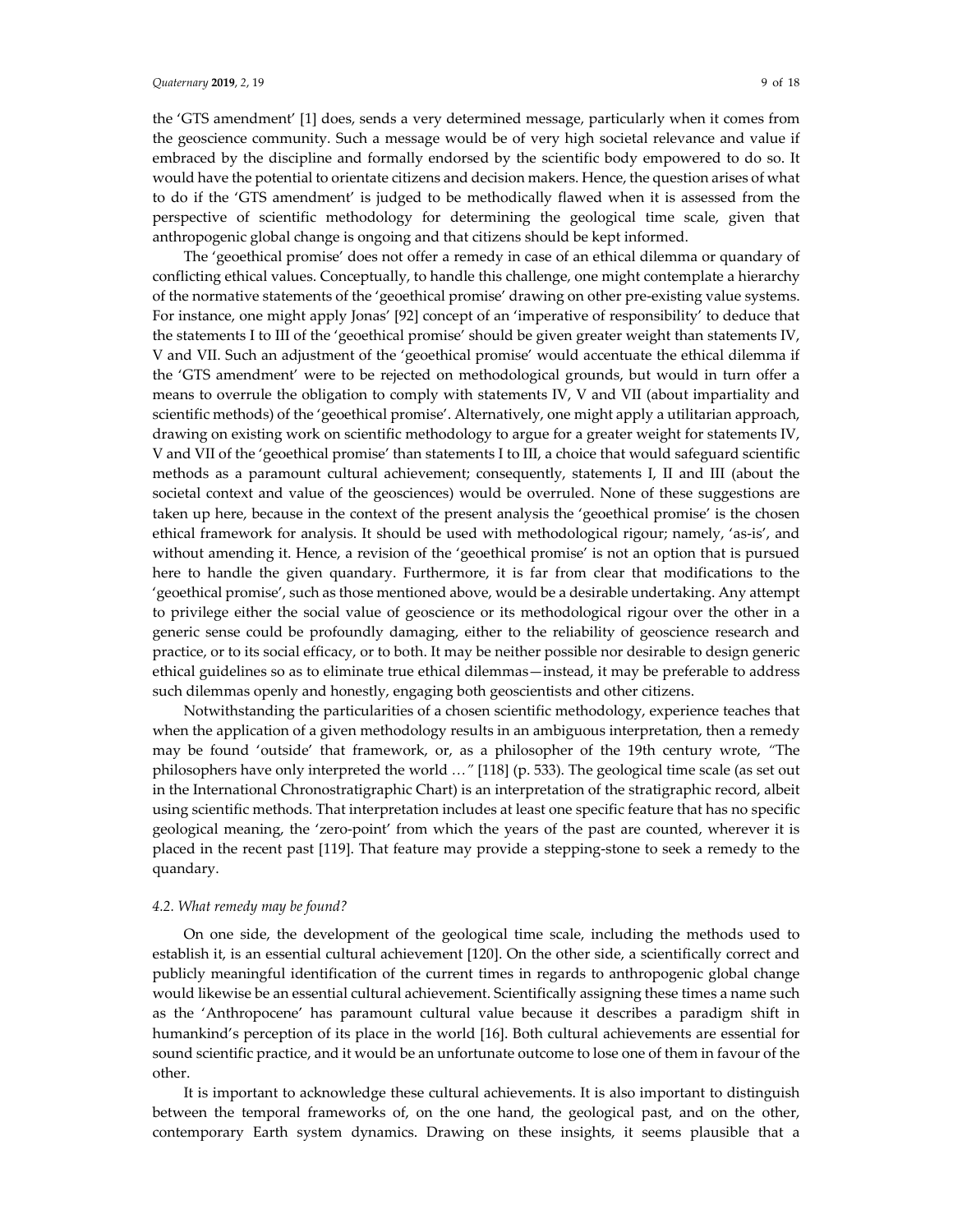#### *Quaternary* **2019**, 2, 19 10 of 18

chronostratigraphic interpretation of the geological past (as represented on the geological time scale) may not provide an entirely appropriate framework to apply to present and recent historical times of rapid anthropogenic global change [30]. Currently, the Holocene "is the name given to the most recent interval of Earth history, which extends to and *includes the present day*" [119] (p. 3 and 4; emphasis in the original). The intention of that statement is evident although the interpretation that it offers is not uncontested [1].

Geologists developed the geological time scale (International Chronostratigraphic Chart) to describe a distant past of millions or billions of years. Although the geological time scale includes the present, it is mainly about the history of Earth in deep time, driven by geological processes. These processes continue; rocks are formed, deformed and eroded. Seen at that geological timescale, human history is an almost instantaneous event, more like a point than a period of time. Therefore, it seems appropriate to query the undifferentiated juxtaposition of these widely differing time frames within one analytical framework [34,121], although such an enormous difference in time scales does not apply when the duration of the Holocene is compared with the extent of human history.

In light of these considerations, and building on the foregoing analysis, this essay ends its exploration by considering whether a distinction might usefully be made between the geological past and contemporary geological times (that is, the present day and recent historical times). It is suggested that adding a 'transition point' to the International Chronostratigarphic Chart be considered. The 'transition point' would be is situated in the recent past of human history. It would mark the beginning of 'geologically contemporary' times. It would recognise that what comes after that point is qualitatively different to what preceded it. A 'transition point' of this sort would also allow for the possibility that a single, undifferentiated methodological framework (with a single hierarchy of time periods and corresponding geological units) cannot adequately characterise both the geological past and the 'geologically contemporary'. The qualitative differences between the geological past and the 'geologically contemporary' reflect the effects of an 'additional agent' namely, humans. A carefully considered shift in chronostratigraphic methodology could occur at the 'transition point'. Such a shift could be designed with scientific rigour, and incorporated within a single International Chronostratigarphic Chart encompassing both the geological past and the 'geologically contemporary'.

This proposal seems attractive, therefore, from the point of view of developing an appropriate framework for characterising and understanding 'geologically contemporary' (human-influenced) times. As discussed below, it also provides a 'work-around' for the possible quandary of having to handle conflicting cultural values that would otherwise be caused by a rejection of the 'GTS amendment', as outlined above. How might such a proposal be implemented?

The International Chronostratigraphic Chart currently refers to a year in the recent historical past (a kind of 'zero-point') from which the years of the geological past are counted, as referred to, for example, in [119]: "an age of 11.700 calendar yr b2k (before AD 2000) for the base of the Holocene, with a maximum counting error of 99 yr" (p.1). This kind of reference year is a matter of convention, chosen for convenience. It does not have any particular geological meaning. However, those who have the competence and authority to define and amend the geological time scale could give a meaning to such a 'zero-point' date, for example, by choosing it as the 'transition point' at which the geological past ends and the 'geologically contemporary' starts. It would denote that a profound change has taken place that should be recognised. The interference of human activities with the dynamics of the Earth system at a global scale would constitute such a profound change. The naming convention for the demarcation of time after the 'transition point' would remain to be determined. The term 'Anthropocene' would be one option. However, the chronostratigraphers may decide that a term other than 'Anthropocene' should be used to denote contemporary geological times (posttransition-point in the GTS), given the existing stratigraphic and geochronological implications of the suffix '-cene', and changes to naming conventions could legitimately be defined and adopted within the geological community. That said, the term 'Anthropocene' is already extensively used in a wider non-geoscience sense across a variety of scholarly and public settings. Rolling back these wider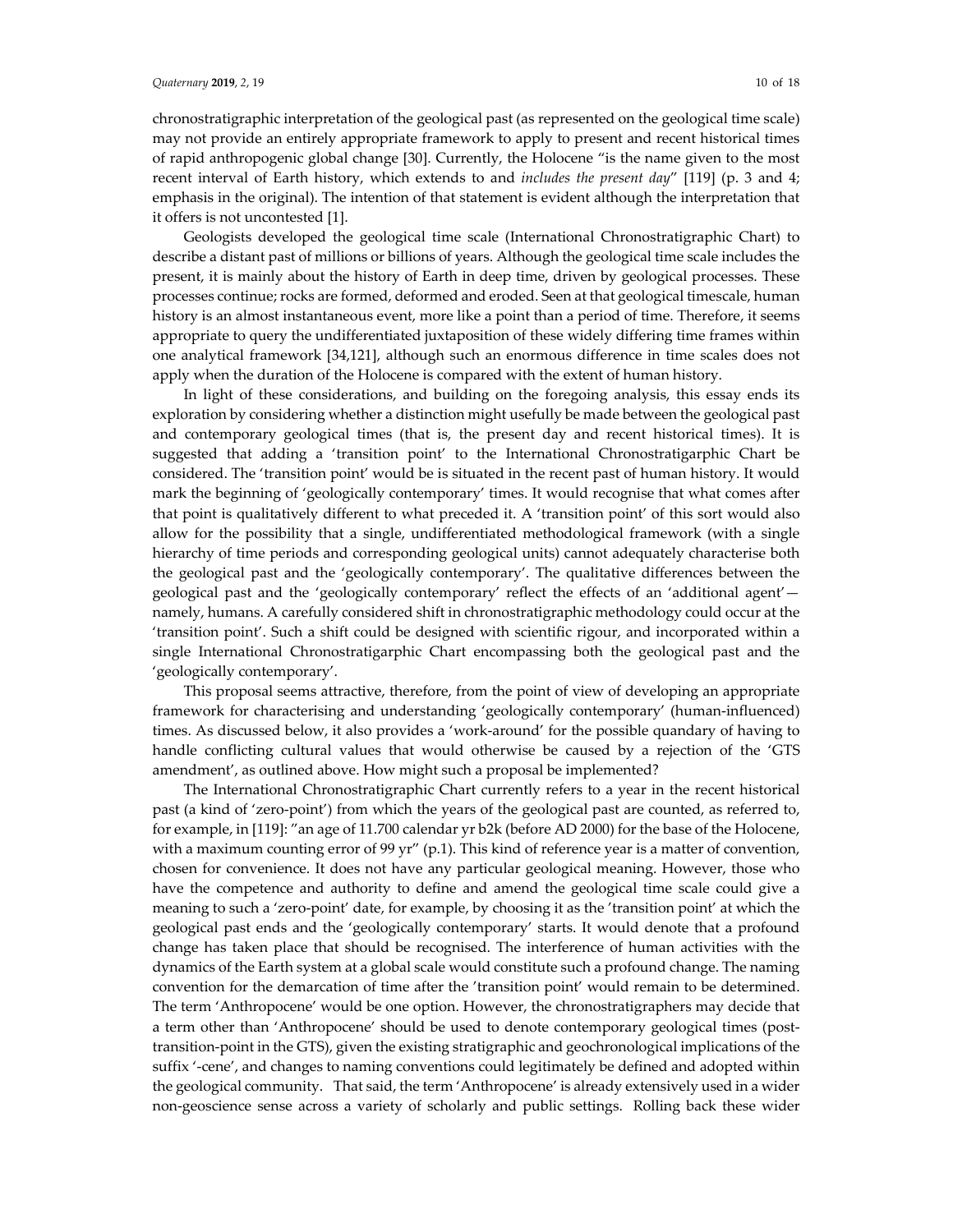usages may not be a realistic ambition, given that this is not a matter entirely within the control of chronostratigraphers [8] (p.4).

Diverse options would be available for establishing a date for the transition from the geological past to the 'geologically contemporary', drawing on existing and ongoing research into potential markers for the onset of the Anthropocene [23,25,122–125]. The peak of the plutonium fallout from nuclear tests in the atmosphere in the early sixties of the last century might be a candidate [117,126]. The 'Orbis spike' in the early seventeenth century might be an alternative [127] for a 'transition point' of the geological time scale. Debates within geoscience communities could move on from what may mark the transition from the Holocene to an Anthropocene, and instead consider the more engaging and societally relevant question of what the geological or geochemical markers of the (profoundly human-influenced) geological present are.

In that context (and going beyond 'geology-only' considerations), it may be fruitful to explore together with the stratigraphers of human history—archaeologists—when geological stratigraphy and archaeological stratigraphy could be regarded as meeting or overlapping in the geomorphological record [23,128–132]. Accordingly, one might set the 'transition point' of the International Chronostratigarphic Chart at that horizon. Consequently, one could consider morerecent times as belonging to the 'geologically contemporary', and either simply name it as such or give it a scientific name that seems suitable for such an amended geological time scale.

#### *4.3. What reconciliations can be achieved?*

Setting a 'transition point' within the geological time scale would circumvent the ethical dilemma that rejecting the 'GTS amendment' might cause, as perceived through the lens of the 'geoethical promise'. Naming that 'transition point' and what comes after it appropriately would be a practical work-around to limit possible damage to the societal function of the geosciences, because it would send a strong, public-facing message that human activities are profoundly affecting the Earth system's dynamics, and that this change is inscribed in the geological record. In doing so, the geological community would be providing a fundamental service to society. At the same time, a single geological time scale, including both the geological past and the 'geologically contemporary' meeting at a 'transition point', would reflect that rocks continue to be formed, deformed and eroded by geological processes, irrespective of what role human activities play in addition.

As mentioned already, alternative remedies of the quandary may be possible. For example, a hierarchy of ethical values could be developed for the societal context of the geosciences so that an accordingly reworked 'geoethical promise' would not lead to the identified ethical dilemma when applied to the 'GTS amendment'. It is, after all, a relatively new and untested tool for the analysis of geoethical challenges. However, the ethical dilemma it points out in this instance seems to be a real one, reflecting a genuine tension between two fundamental values of geoscience, irrespective of their particular formulation in the 'geoethical promise'. Hence, whatever its imperfections and shortcomings might be, it would be difficult to justify amending the 'geoethical promise', having selected it as the analytical framework for this essay, simply to avoid this dilemma and any others like it. Furthermore, to do so would be a complex inquiry of uncertain outcome and would require the development and widespread acceptance of rigorous methods and criteria, just as is the case when seeking to identify geological/geochemical markers of the geological past and the 'geologically contemporary'.

Finally, another remedy might be merely to stall the current debate about whether to extend the International Chronostratigraphic Chart by adding the 'Anthropocene', whether just for a few decades or a couple of centuries, to allow the dust to settle a bit, so to speak. It may be easier to discern whether and exactly when we have entered a new geological epoch with the benefit of more hindsight. However, considering the vigour of the ongoing debates around the notion of the 'Anthropocene', it seems unlikely that such a moratorium would be accepted. Furthermore, in doing so, the geoscience community would miss a unique opportunity to assume firmly their societal responsibility. As discussed above, this opportunity would also be jeopardised in the eventuality that the 'GTS amendment' proposal continues to be debated and is then rejected. On the other hand, to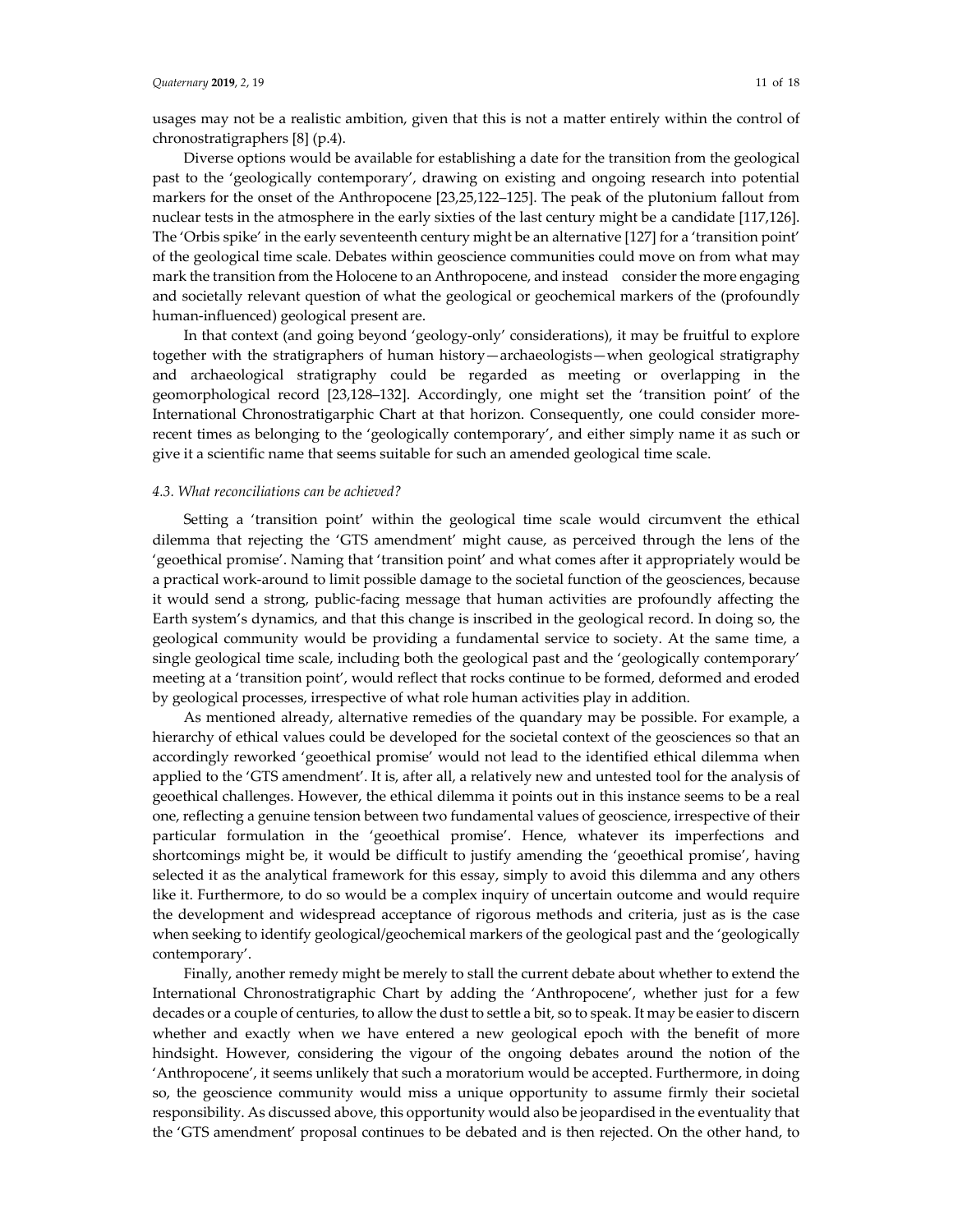#### *Quaternary* **2019**, *2*, 19 12 of 18

declare a 'transition point' within the geological time scale would constitute an active decision on the part of the geoscience community to embrace its societal responsibility. For what stronger statement could there be of the geological community's verdict on human–geosphere interactions than to say that, although geological processes continue to operate, human activity has effectively brought geological history, as we have recognised and characterised it so far, to a halt?

### **5. Conclusions**

Questioning the possible fate (acceptance or rejection) of the proposal to amend the geological time scale by adding an 'Anthropocene' epoch (the 'GTS amendment') indicates the possibility of an ethical problem. When analysing the 'GTS amendment' through the lenses of the Cape Town Statement on Geoethics and the 'geoethical promise', two important cultural achievements may be found to be in conflict. The potential conflict would be between, on one hand, giving contemporary geological times a societally resonant name (e.g., 'Anthropocene'), and, on the other, maintaining the scientific rigour of the methods used to determine the geological time scale. However, given the societal relevance of the geosciences, only together can these two cultural achievements constitute sound societal and scientific practice. Hence, choosing between them would be invidious and highly undesirable. In the circumstance of the rejection of the 'GTS amendment', that quandary would arise and would eventually negatively affect the societal function of the geosciences.

When seeking options regarding how to remedy this quandary, it appears practical to distinguish in the geological time scale between the ´geological past' and the 'geologically contemporary', and to denote a transition point between them, situated in the (recent) past of human history. Within such a work-around, geoscientists might use somewhat different methodologies to describe and demarcate the geological past and the 'geologically contemporary' (that is, the present and the recent historical past). Subsequently, an appropriate naming of the current geological times could be promoted with scientific rigour as justified by its societal relevance [92,133] but without compromising the methodological rigour that underpins the setting of the geological time scale.

In terms of the geological naming convention for suffixes including '-cene', the term 'Anthropocene' may pose a problem, at least within geological sciences, if it is used for the 'geologically contemporary' without referring to a geological epoch. However, the term seems to be established as a cross-disciplinary shorthand for our times, and geoscientists can do little about it [8]. As observed by Lorimer: "Regardless of what the International Commission on Stratigraphy decides, the genie is out of the bottle" [29] (p.123). Hence, accepting these circumstances, the message from the geoscience community in naming present times of the Earth system after the 'Anthropos' would be unequivocal. It would imply the maintenance of epistemic authority by recognising (with rigorous methodology) the (additional) agent whose collective actions along a distinct historical path (notwithstanding the responsibilities of different individuals and groups of people over time) have made the difference between the geological past and the 'geologically contemporary'. If that choice is deemed unsuitable, then it may be practical to locate a 'transition point' from the geological past to the contemporary, and to name that transition point appropriately using the Greek words for human and time ('Anthropos' and 'Kairos' or, alternatively, 'Chronos') [120].

Finally, taking either a philosophical or a utilitarian view, the cultural value of the geological time scale as well as scientific notions like the 'Anthropocene' make sense only if a human society exists. The 'GTS amendment' represents a statement that humankind has entered a stretch of time that should be named by referring to human agency. Consequently, making that statement also means that the stretch of time of the purely geological past has ended. Taking a futurist standpoint, one could observe that, having as a species achieved the strength to (brutally) tamper with Earth system behaviour, that capability is unlikely to fade away, although it may get refined. Hence, the 'Anthropocene' likely will be a lasting geological time division that humankind will witness, and about which we, as good stewards, should care.

**Author Contributions:** The work of the authors, Martin Bohle (M.B.) and Nic Bilham (N.B.), was shared as follows ('n.a'. is used for non-applicable taxonomy): conceptualization, M.B..; methodology, M.B.; software, n.a.; validation, N.B.; formal analysis, M.B.; investigation, n.a.; resources, n.a..; data curation, n.a.; writing—original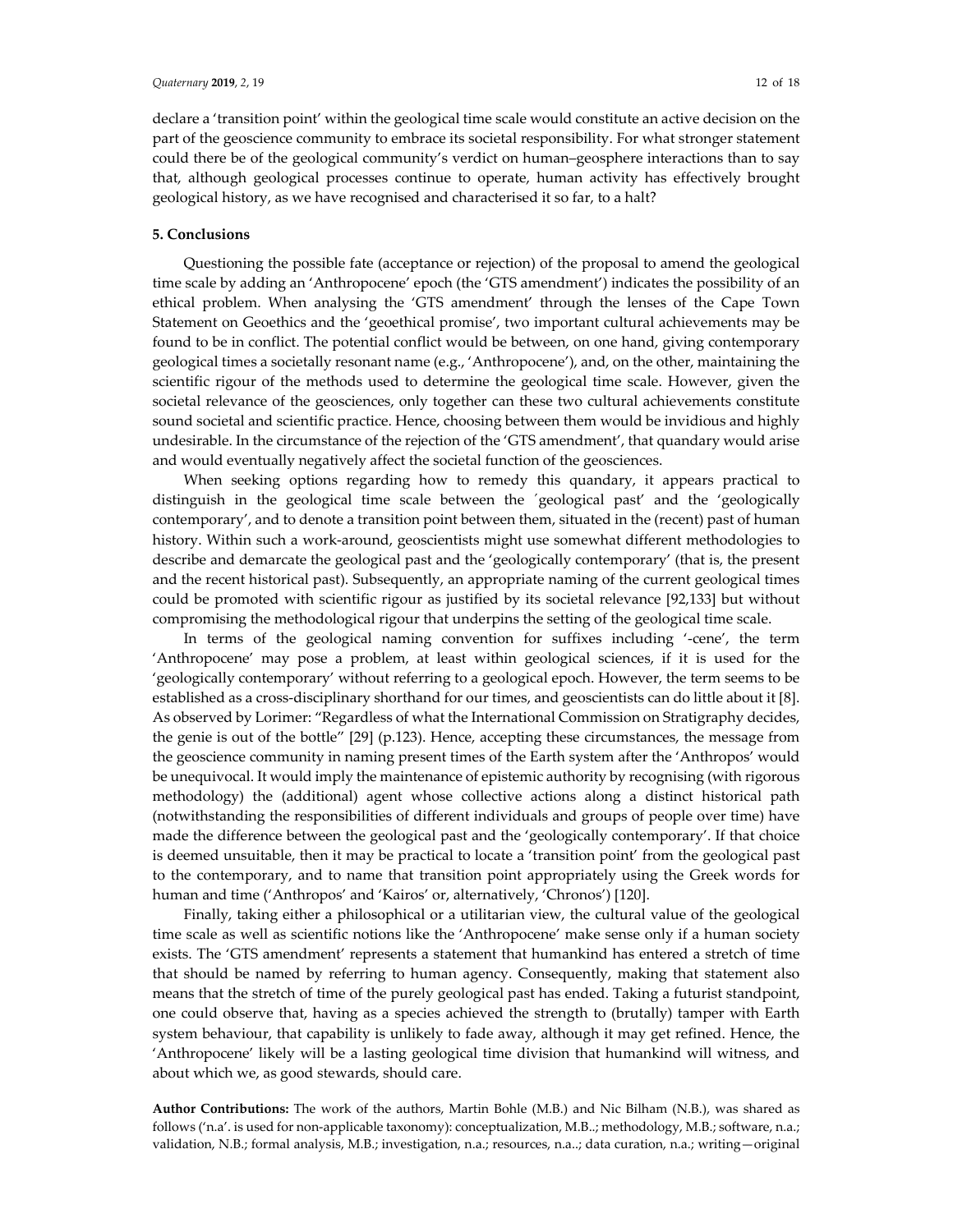draft preparation, M.B.; writing—review and editing, N.B. and M.B.; visualization, n.a.; supervision, n.a.; project administration, n.a.; funding acquisition, n.a.

**Funding:** This research received no external funding.

**Acknowledgments:** The lead author thanks his employer for the consent to cooperate with the International Association for Promoting Geoethics (IAPG) and to affiliate with the Ronin Institute. All views expressed herein are entire of the authors, do not reflect the position of the European institutions or bodies and do not in any way engage any of them. The authors thank MDPI reviewers and editors for their various suggestions on how to improve the contribution, for this as well as its earlier versions.

**Conflicts of Interest:** The authors declare no conflict of interest.

## **References**

- 1. Waters, C.N.; Zalasiewicz, J.; Summerhayes, C.; Barnosky, A.D.; Poirier, C.; Gauszka, A.; Cearreta, A.; Edgeworth, M.; Wolfe, A.P. The Anthropocene is functionally and stratigraphically distinct from the Holocene. *Science* **2016**, *351*, aad2622. doi:10.1126/science.aad2622.
- 2. Finney, S.C. The 'Anthropocene' as a ratified unit in the ICS International Chronostratigraphic Chart: Fundamental issues that must be addressed by the Task Group. *Geol. Soc. Lond. Spec. Publ.* **2014**, *395*, 23–28. doi:10.1144/SP395.9.
- 3. Biermann, F. The Anthropocene: A governance perspective. *Anthr. Rev.* **2014**, *1*, 57–61. doi:10.1177/2053019613516289.
- 4. Hamilton, C.; Bonneuil, C.; Gemenne, F. Thinking the Anthropocene. In *The Anthropcene and the Environmental Crisis*; Hamilton, C., Bonneuil, C., Gemenne, F., Eds.; Routledge: Abingdon-on-Thames, UK, 2015; pp. 1–13.
- 5. Olvitt, L.L. Education in the Anthropocene: Ethico-moral dimensions and critical realist openings. *J. Moral Educ.* **2017**, *46*, 396–409. doi:10.1080/03057240.2017.1342613.
- 6. Kunnas, J. Storytelling: From the early Anthropocene to the good or the bad Anthropocene. *Anthr. Rev.*  **2017**, *4*, 136–150. doi:10.1177/2053019617725538.
- 7. Arizpe Schlosser, L. *Culture, International Transactions and the Anthropocene*; Brauch, H.G., Ed.; Springer: Berlin/Heidelberg, Germany, 2019; Volume 17. doi:10.1007/978-3-642-41602-6.
- 8. Lundershausen, J.G. Marking the boundaries of stratigraphy: Is stratigraphy able and willing to define, describe and explain the Anthropocene? *GEO Geogr. Environ.* **2018**, *5*, 1–18. doi:10.1002/geo2.55.
- 9. Bernal, J.D. *The Social Function of Science*; Georg Routledge & Sons Ltd.: London, UK, 1939.
- 10. Bohle, M.; Preiser, R.; Di Capua, G.; Peppoloni, S.; Marone, E. *Exploring Geoethics—Ethical Implications, Societal Contexts, and Professional Obligations of the Geosciences*; Bohle, M., Ed.; Springer International Publishing: Cham, Switzerland, 2019. doi:10.1007/978-3-030-12010-8.
- 11. Finney, S.C.; Edwards, L.E. The "Anthropocene" epoch: Scientific decision or political statement? *GSA Today* **2016**, *26*, 4–10. doi:10.1130/GSATG270A.1.
- 12. Chin, A.; Gillson, L.; Quiring, S.M.; Nelson, D.R.; Taylor, M.P.; Vanacker, V.; Lovegrove, D. An evolving Anthropocene for science and society. *Anthropocene* **2016**, *13*, 1–3. doi:10.1016/j.ancene.2016.05.002.
- 13. Sklair, L. Sleepwalking through the Anthropocene. *Br. J. Sociol.* **2017**, *68*, 775–784. doi:10.1111/1468- 4446.12304.
- 14. Ellis, E.C. *Anthropocene: A very Short Introduction*; Oxford University Press: Oxford, UK, 2018.
- 15. Hamilton, C.; Grinevald, J. Was the Anthropocene anticipated? *Anthr. Rev.* **2015**, *2*, 59–72. doi:10.1177/2053019614567155.
- 16. Maslin, M.A.; Lewis, S.L. Anthropocene: Earth System, geological, philosophical and political paradigm shifts. *Anthr. Rev.* **2015**, *2*, 108–116. doi:10.1177/2053019615588791.
- 17. Bohle, M. Handling of Human-Geosphere Intersections. *Geosciences* **2016**, *6*, 3. doi:10.3390/geosciences6010003.
- 18. Rull, V. What If the 'Anthropocene' Is Not Formalized as a New Geological Series/Epoch? *Quaternary* **2018**, *1*, 24. doi:10.3390/quat1030024.
- 19. Hamilton, C. *Defiant Earth—The Fate of Humans in the Anthropocene*; Wiley: Cambridge, UK; Polity Press: Cambridge, UK, 2017.
- 20. Di Capua, G.; Peppoloni, S.; Bobrowsky, P. The Cape Town Statement on Geoethics. *Ann. Geophys.* **2017**, *60*, 1–6. doi:10.4401/ag-7553.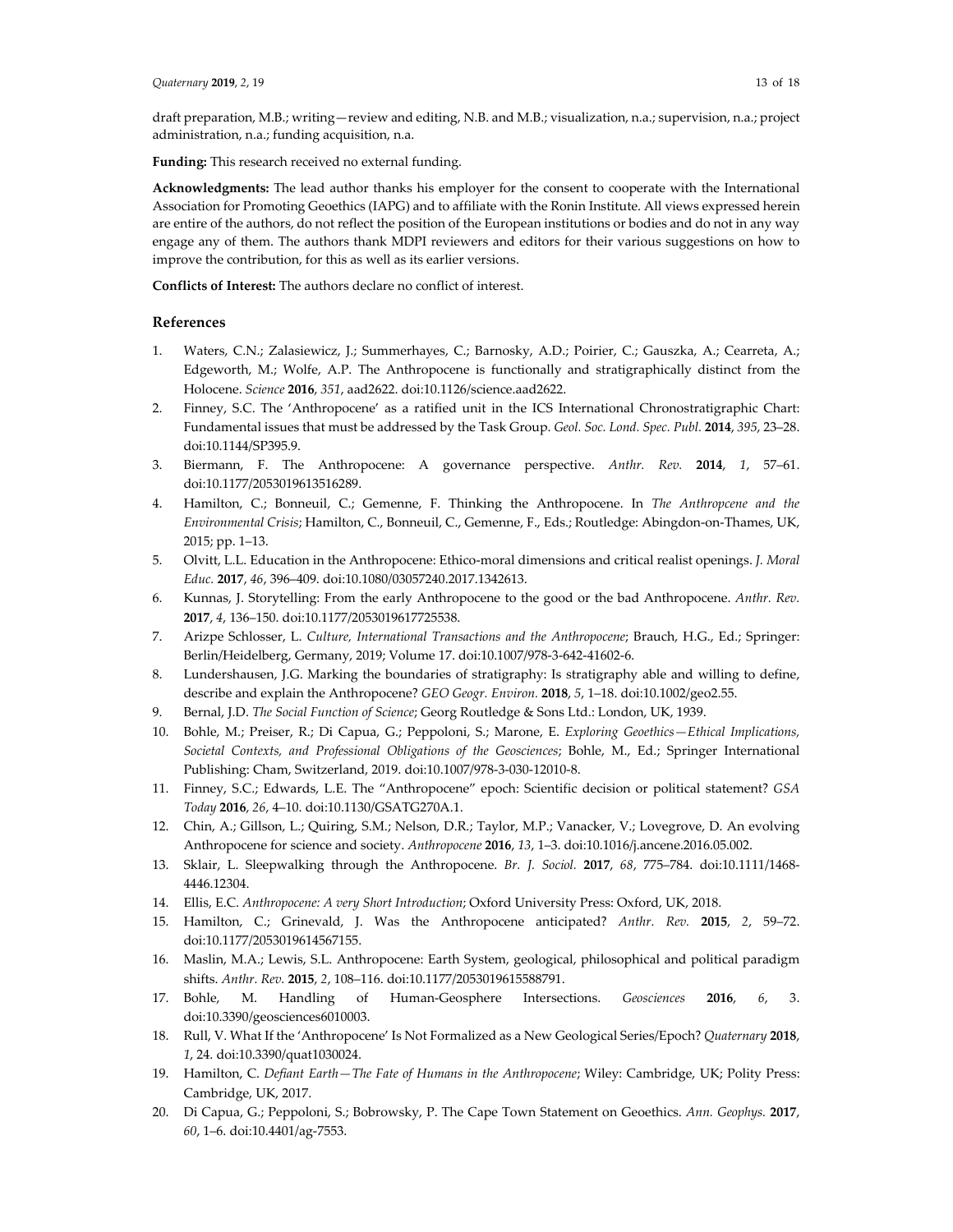- 21. Bobrowsky, P.; Cronin, V.; Di Capua, G.; Kieffer, S.; Peppoloni, S. The emerging field of geoethics. In *Scientific Integrity and Ethics: With Applications to the Geosciences*; Gundersen, L.C., Ed.; Wiley & Sons: Hoboken, NJ, USA, 2017; pp. 175–212.
- 22. Matteucci, R.; Gosso, G.; Peppoloni, S.; Piacente, S.; Wasowski, J.; Matteucci, R.; Wasowski, J. The " Geoethical Promise ": A Proposal. *Ital. Fed. Earth Sci.* **2014**, *37*, 190–191.
- 23. Wagreich, M.; Draganits, E. Early mining and smelting lead anomalies in geological archives as potential stratigraphic markers for the base of an early Anthropocene. *Anthr. Rev.* **2018**, *5*, 177–201. doi:10.1177/2053019618756682.
- 24. Zalasiewicz, J.; Williams, M.; Fortey, R.; Smith, A.; Barry, T.L.; Coe, A.L.; Stone, P. Stratigraphy of the Anthropocene. *Philos. Trans. R. Soc. A Math. Phys. Eng. Sci.* **2011**, *369*, 1036–1055. doi:10.1098/rsta.2010.0315.
- 25. Zalasiewicz, J.; Waters, C.N.; Wolfe, A.; Barnosky, A.; Cearreta, A.; Edgeworth, M.; Williams, M. Making the case for a formal Anthropocene Epoch: An analysis of ongoing critiques. *Newsl. Stratigr.* **2017**, *50*, 205– 226. doi:10.1127/nos/2017/0385.
- 26. Zalasiewicz, J.; Waters, C.; Summerhayes, C.; Williams, M. The Anthropocene. *Geol. Today* **2018**, *34*, 177– 181. doi:10.1111/gto.12244.
- 27. Simon, Z.B. The limits of Anthropocene narratives. *Eur. J. Soc. Theory* **2018**, *21*, 136843101879925. doi:10.1177/1368431018799256.
- 28. Bauer, A.M.; Ellis, E.C. The Anthropocene Divide: Obscuring Understanding of Social-Environmental Change. *Curr. Anthropol.* **2018**, *59*, 209–227. doi:10.1086/697198.
- 29. Lorimer, J. The Anthropo-scene: A guide for the perplexed. *Soc. Stud. Sci.* **2017**, *47*, 117–142. doi:10.1177/0306312716671039.
- 30. Edgeworth, M.; Ellis, E.C.; Gibbard, P.; Neal, C.; Ellis, M. The chronostratigraphic method is unsuitable for determining the start of the Anthropocene. *Prog. Phys. Geogr. Earth Environ.* **2019**, *43*, 030913331983167. doi:10.1177/0309133319831673.
- 31. Bonneuil, C.; Fressoz, J.-B. *L'événement Anthropocène—La Terre, L'histoire et Nous*; Le Seuil: Paris, France, 2013.
- 32. Mokyr, J. Institutions and the Origins of the Great Enrichment. *Atl. Econ. J.* **2016**, *44*, 243–259. doi:10.1007/s11293-016-9496-4.
- 33. Kopnina, H. Environmental justice and biospheric egalitarianism: Reflecting on a normative-philosophical view of human-nature relationship. *Earth Perspect.* **2014**, *1*, 8. doi:10.1186/2194-6434-1-8.
- 34. Simon, Z.B. Why the Anthropocene has no history: Facing the unprecedented. *Anthr. Rev.* **2017**, *4*, 239–245. doi:10.1177/2053019617742170.
- 35. Crutzen, P.J.; Stroemer, E.F. The "Anthropocene." In *Earth System Science in the Anthropocene*; Springer: Berlin/Heidelberg, Germany, 2006; pp. 13–18. Available online: http://www.igbp.net/download/18.316f18321323470177580001401/1376383088452/NL41.pdf (accessed on 13 March 2019).
- 36. Castree, N. Speaking for the 'people disciplines': Global change science and its human dimensions. *Anthr. Rev.* **2017**, *4*, 160–182. doi:10.1177/2053019617734249.
- 37. Steffen, W.; Persson, S.; Deutsch, L.; Zalasiewicz, J.; Williams, M.; Richardson, K.; Svedin, U. The Anthropocene: From Global Change to Planetary Stewardship. *AMBIO* **2011**, *40*, 739–761. doi:10.1007/s13280-011-0185-x.
- 38. Ogden, L.; Heynen, N.; Oslender, U.; West, P.; Kassam, K.-A.; Robbins, P. Global assemblages, resilience, and Earth Stewardship in the Anthropocene. *Front. Ecol. Environ.* **2013**, *11*, 341–347. doi:10.1890/120327.
- 39. Redman, C.L.; Miller, T.R. The Technosphere and Earth Stewardship. In *Earth Stewardship*; Rozzi, R., Chapin, F.S., Pickett, J.B.C.S.T.A., Power, M.E., Armesto, J.J., May, R.H.J., Eds.; Springer International Publishing : Cham, Switzerland, 2015 ; pp. 269–279. doi:10.1007/978-3-319-12133-8\_17.
- 40. Lenton, T.M.; Latour, B. Gaia 2.0. *Science* **2018**, *361*, 1066–1068. doi:10.1126/science.aau0427.
- 41. Peppoloni, S.; Di Capua, G. Ethics. In *Earth Sciences Series. Encyclopedia of Engineering Geology*; Bobrowsky, P.T., Marker, B., Eds.; Springer International Publishing: Berlin, Germany, 2018. doi:10.1007/978-3-319- 12127-7\_115-1.
- 42. Bohle, M.; Nauen, C.; Marone, E. Ethics to Intersect Civic Participation and Formal Guidance. *Sustainability*  **2019**, *11*, 773. doi:10.3390/su11030773.
- 43. Sayre, N.F. The Politics of the Anthropogenic. *Annu. Rev. Anthropol.* **2012**, *41*, 57–70. doi:10.1146/annurevanthro-092611-145846.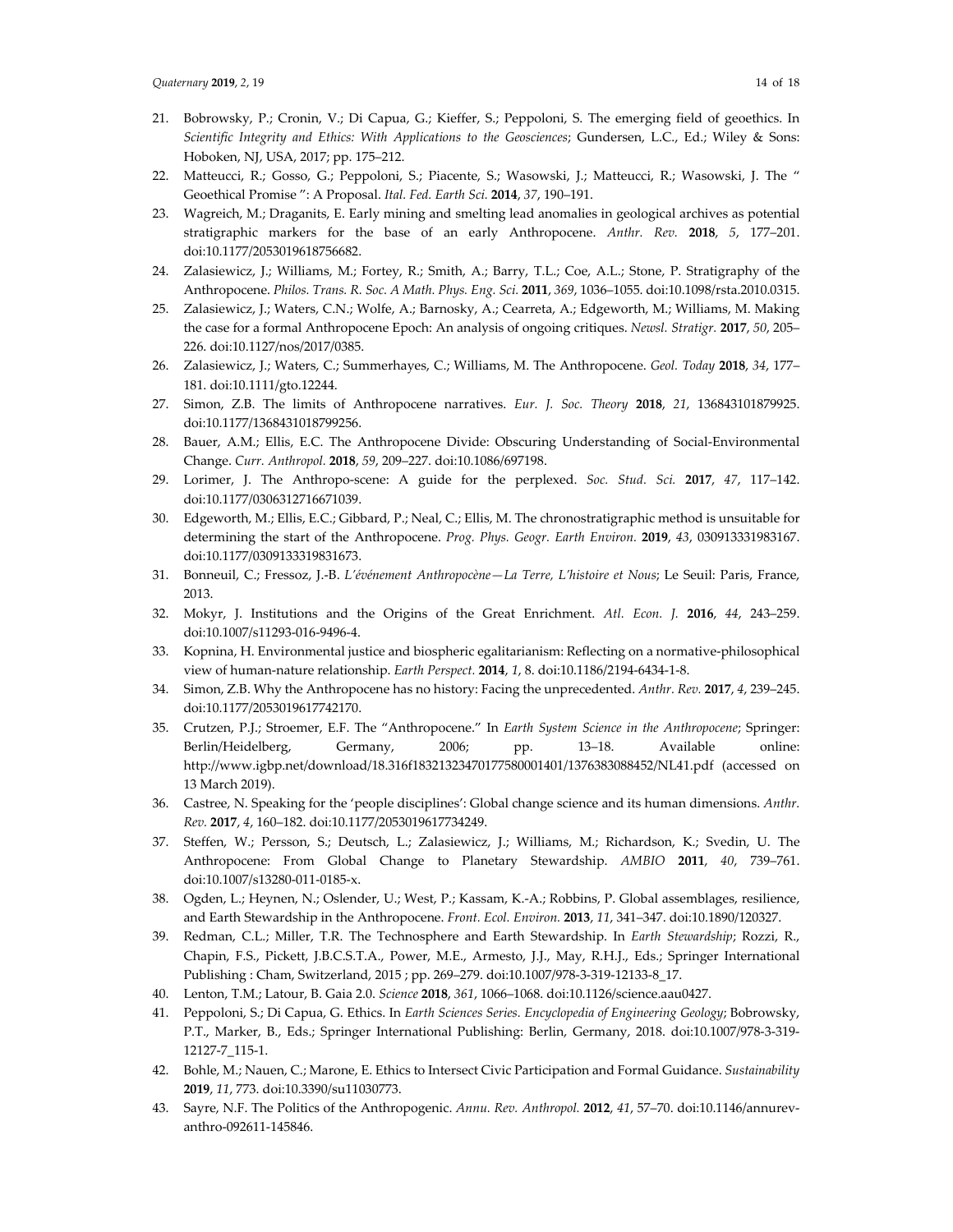- 44. Haraway, D. Anthropocene, Capitalocene, Plantationocene, Chthulucene: Making Kin. *Environ. Humanit.*  **2015**, *6*, 159–165. doi:10.1215/22011919-3615934.
- 45. Veland, S. Transcending Ontological Schisms in Relationships with Earth, Water, Air, and Ice. *Weather Clim. Soc.* **2017**, *9*, 607–619. doi:10.1175/WCAS-D-16-0123.1.
- 46. Palsson, G.; Szerszynski, B.; Sörlin, S.; Marks, J.; Avril, B.; Crumley, C.; Weehuizen, R. Reconceptualizing the 'Anthropos' in the Anthropocene: Integrating the social sciences and humanities in global environmental change research. *Environ. Sci. Policy* **2013**, *28*, 3–13. doi:10.1016/j.envsci.2012.11.004.
- 47. Lövbrand, E.; Beck, S.; Chilvers, J.; Forsyth, T.; Hedrén, J.; Hulme, M.; Vasileiadou, E. Who speaks for the future of Earth? How critical social science can extend the conversation on the Anthropocene. *Glob. Environ. Chang.* **2015**, *32*, 211–218. doi:10.1016/j.gloenvcha.2015.03.012.
- 48. Emmett, R.; Lekan, T. (Eds.) *Whose Anthropocene? Revisiting Dipesh Chakrabarty's "Four Theses." RCC Perspectives Transformations in Environment and Society*; Rachel Carson Center for Environment and Society: München, Germany, 2016. Available online: http://www.environmentandsociety.org/perspectives/2016/2/whose-anthropocene-revisiting-dipeshchakrabartys-four-theses (accessed on 13 March 2019).
- 49. Autin, W.J. Multiple dichotomies of the Anthropocene. *Anthr. Rev.* **2016**, *3*, 218–230. doi:10.1177/2053019616646133.
- 50. Rosol, C.; Nelson, S.; Renn, J. Introduction: In the machine room of the Anthropocene. *Anthr. Rev.* **2017**, *4*, 2–8. doi:10.1177/2053019617701165.
- 51. Olsson, P.; Moore, M.-L.; Westley, F.R.; McCarthy, D.D.P. The concept of the Anthropocene as a gamechanger: A new context for social innovation and transformations to sustainability. *Ecol. Soc.* **2017**, *22*, 31. doi:10.5751/ES-09310-220231.
- 52. Clark, N.; Yusoff, K. Geosocial Formations and the Anthropocene. *Theory Cult. Soc.* **2017**, *34*, 3–23. doi:10.1177/0263276416688946.
- 53. Walton, T.; Shaw, W.S. Living with the Anthropocene blues. *Geoforum* **2015**, *60*, 1–3. doi:10.1016/j.geoforum.2014.12.014.
- 54. Ellis, E.C. Ecology in an anthropogenic biosphere. *Ecol. Monogr.* **2015**, *85*, 287–331. doi:10.1890/14-2274.1.
- 55. Fuentes, A. The Extended Evolutionary Synthesis, Ethnography, and the Human Niche: Toward an Integrated Anthropology. *Curr. Anthr.* **2016**, *57*, S13–S26. doi:10.1086/685684.
- 56. Ruddiman, W.F. Three flaws in defining a formal 'Anthropocene.' *Prog. Phys. Geogr. Earth Environ.* **2018**, *42*, 451–461. doi:10.1177/0309133318783142.
- 57. Bohle, M. Ideal-Type Narratives for Engineering a Human Niche. *Geosciences* **2017**, *7*, 18. doi:10.3390/geosciences7010018.
- 58. Gill, J.; Bullough, F. Geoscience Engagement in Global Development Frameworks. *Ann. Geophys.* **2017**, *60*. doi:10.4401/ag-7460.
- 59. Krausmann, F.; Wiedenhofer, D.; Lauk, C.; Haas, W.; Tanikawa, H.; Fishman, T.; Haberl, H. Global socioeconomic material stocks rise 23-fold over the 20th century and require half of annual resource use. *Proc. Natl. Acad. Sci. USA* **2017**, *114*, 1880–1885. doi:10.1073/pnas.1613773114.
- 60. Krausmann, F.; Erb, K.-H.; Gingrich, S.; Haberl, H.; Bondeau, A.; Gaube, V.; Searchinger, T.D. Global human appropriation of net primary production doubled in the 20th century. *Proc. Natl. Acad. Sci. USA*  **2013**, *110*, 10324–10329. doi:10.1073/pnas.1211349110.
- 61. Reyers, B.; Folke, C.; Moore, M.-L.; Biggs, R.; Galaz, V. Social-Ecological Systems Insights for Navigating the Dynamics of the Anthropocene. *Annu. Rev. Environ. Resour.* **2018**, *43*, 267–289. doi:10.1146/annurevenviron-110615-085349.
- 62. Moores, E.M. Geology and culture: A call for action. *GSA Today* **1997**, *7*, 7–11.
- 63. Peppoloni, S.; Di Capua, G. Geoethics and geological culture: Awareness, responsibility and challenges. *Ann. Geophys.* **2012**, *55*, 335–341. doi:10.4401/ag-6099.
- 64. Bohle, M. Simple geoethics: An essay on daily Earth science. *Geol. Soc. Lond. Spec. Publ.* **2015**, *419*, 5–12. doi:10.1144/SP419.3.
- 65. Bohle, M.; Sibilla, A.; Casals I. Graells, R. A Concept of Society-Earth-Centric Narratives. *Ann. Geophys*. **2017**, *60*. doi:10.4401/ag-7358.
- 66. Phillips, J. Storytelling in Earth sciences: The eight basic plots. *Earth-Sci. Rev.* **2012**, *115*, 153–162. doi:10.1016/j.earscirev.2012.09.005.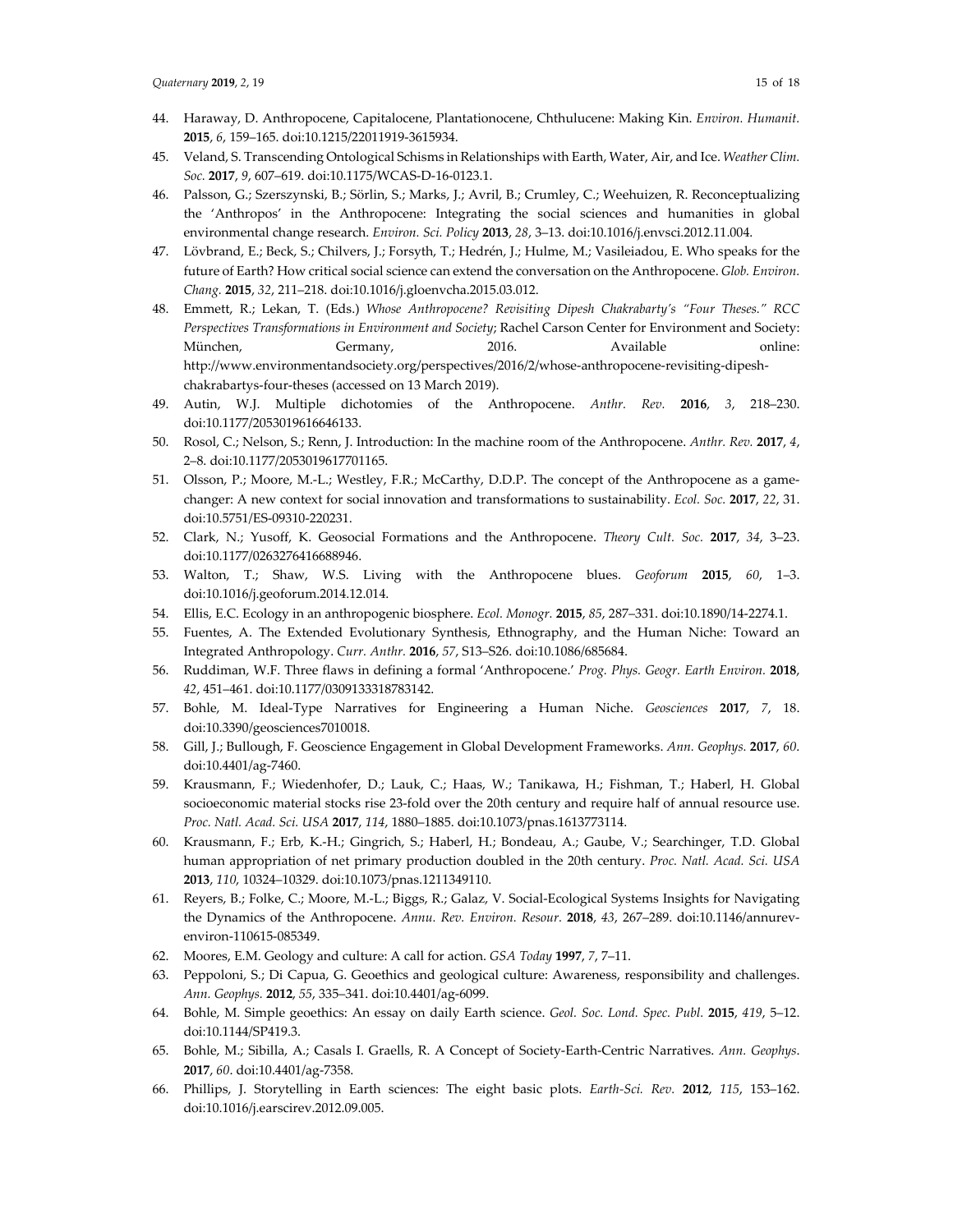- 67. Kvellestad Isaksen, K. Where does Nature End and Culture Begin ? Available online: http://cas.oslo.no/fullwidth-article/where-does-nature-end-and-culture-begin-article1830-1082.html (accessed on 7 November 2016).
- 68. Langmuir, C.; Broecker, W. *How to Build a Habitable Planet*; Princton University Press: Princeton, NJ, USA, 2012.
- 69. Purdy, J. *After Nature A Politics for the Anthropocene*; Havard University Press: Cambridge, MA, USA, 2015.
- 70. Fressoz, J.-B. *L'Apocalypse Joyeuse—Une Histoire du Risque Technologique*; Le Seuil: Paris, France, 2012.
- 71. Ellis, E.C. The Planet of No Return Human Resilience on an Artificial Earth. *Breakthr. Inst.* **2011**, *2*, 11–16.
- 72. Ruddiman, W.F.; Ellis, E.C.; Kaplan, J.O.; Fuller, D.Q. Defining the epoch we live in. *Science* **2015**, *348*, 38– 39. doi:10.1126/science.aaa7297.
- 73. Brown, A.G.; Tooth, S.; Bullard, J.E.; Thomas, D.S.G.; Chiverrell, R.C.; Plater, A.J.; Aalto, R. The geomorphology of the Anthropocene: Emergence, status and implications. *Earth Surf. Process. Landf.* **2017**, *42*, 71–90. doi:10.1002/esp.3943.
- 74. Häusler, H. Did anthropogeology anticipate the idea of the Anthropocene? *Anthr. Rev.* **2018**, *5*, 69–86. doi:10.1177/2053019617742169.
- 75. Wysession, M.E.; LaDue, N.; Budd, D.A.; Campbell, K.; Conklin, M.; Kappel, E.; Tuddenham, P. Developing and Applying a Set of Earth Science Literacy Principles. *J. Geosci. Educ.* **2012**, *60*, 95–99. doi:10.5408/11-248.1.
- 76. Haff, P.K. Technology as a geological phenomenon: Implications for human well-being. *Geol. Soc. Lond. Spec. Publ.* **2014**, *395*, 301–309. doi:10.1144/SP395.4.
- 77. Zalasiewicz, J., Williams, M., Waters, C. N., Barnosky, A. D., Palmesino, J., Ro nnskog, A.-S. Wolfe, A. P. Scale and diversity of the physical technosphere: A geological perspective. *Anthr. Rev.* **2017**, *4*, 9–22. doi:10.1177/2053019616677743
- 78. Rosol, C.; Steininger, B.; Renn, J.; Schlögl, R. On the Age of computation in the epoch of humankind. *Nat. Outlook* **2018**, 1–5. Available online: https://www.nature.com/articles/d42473-018-00286-8 (accessed on 13 March 2019).
- 79. Zhang, X.; Davidson, E.A.; Mauzerall, D.L.; Searchinger, T.D.; Dumas, P.; Shen, Y. Managing nitrogen for sustainable development. *Nature*. **2015**, *528*, 51. doi:10.1038/nature15743.
- 80. Morseletto, P. Confronting the nitrogen challenge: Options for governance and target setting. *Glob. Environ. Chang.* **2019**, *54*, 40–49. doi:10.1016/j.gloenvcha.2018.10.010.
- 81. Campbell, B.M.; Beare, D.J.; Bennett, E.M.; Hall-Spencer, J.M.; Ingram, J.S.I.; Jaramillo, F.; Shindell, D. Agriculture production as a major driver of the Earth system exceeding planetary boundaries. *Ecol. Soc.*  **2017**, *22*, 8. doi:10.5751/ES-09595-220408.
- 82. Barnosky, A.D.; Hadly, E.A.; Bascompte, J.; Berlow, E.L.; Brown, J.H.; Fortelius, M.; Smith, A.B. Approaching a state shift in Earth's biosphere. *Nature* **2012**, *486*, 52–58. doi:10.1038/nature11018.
- 83. Steffen, W.; Broadgate, W.; Deutsch, L.; Gaffney, O.; Ludwig, C. The trajectory of the Anthropocene: The Great Acceleration. *Anthr. Rev.* **2015**, *2*, 81–98. doi:10.1177/2053019614564785.
- 84. Zalasiewicz, J.; Williams, M.; Waters, C.N.; Barnosky, A.D.; & Haff, P. The technofossil record of humans. *Anthr. Rev.* **2014**, *1*, 34–43. doi:10.1177/2053019613514953.
- 85. Hamilton, C.; Bonneuil, C.; Gemenne, F. *The Anthropocene and the Global Environmental Crisis: Rethinking Modernity in a New Epoch.* Routledge: Abingdon, Oxon, 2015.
- 86. Dalby, S. Framing the Anthropocene: The good, the bad and the ugly. *Anthr. Rev.* **2015**, *3*, 1–19. doi:10.1177/2053019615618681.
- 87. Dryzek, J.S.; Pickering, J. *The politics of the Anthropocene*; Oxford University Press: Oxford, UK, 2019.
- 88. Heemskerk, E.M.; Takes, F.W. The Corporate Elite Community Structure of Global Capitalism. *New Political Econ.* **2016**, *21*, 90–118. doi:10.1080/13563467.2015.1041483.
- 89. Moore, J.W. The Capitalocene, Part I: On the nature and origins of our ecological crisis. *J. Peasant Stud.* **2017**, *44*, 594–630. doi:10.1080/03066150.2016.1235036.
- 90. Wright, C.; Nyberg, D.; Rickards, L.; Freund, J. Organizing in the Anthropocene. *Organization* **2018**, *25*, 455– 471. doi:10.1177/1350508418779649.
- 91. United Nations. *World Social Science Report*; UNESCO, Ed.; OECD Publishing: Paris, France, 2013. doi:10.1787/9789264203419-en.
- 92. Jonas, H. *The Imperative of Responsibility*; University of Chicago Press: Chicago, IL, USA, 1984.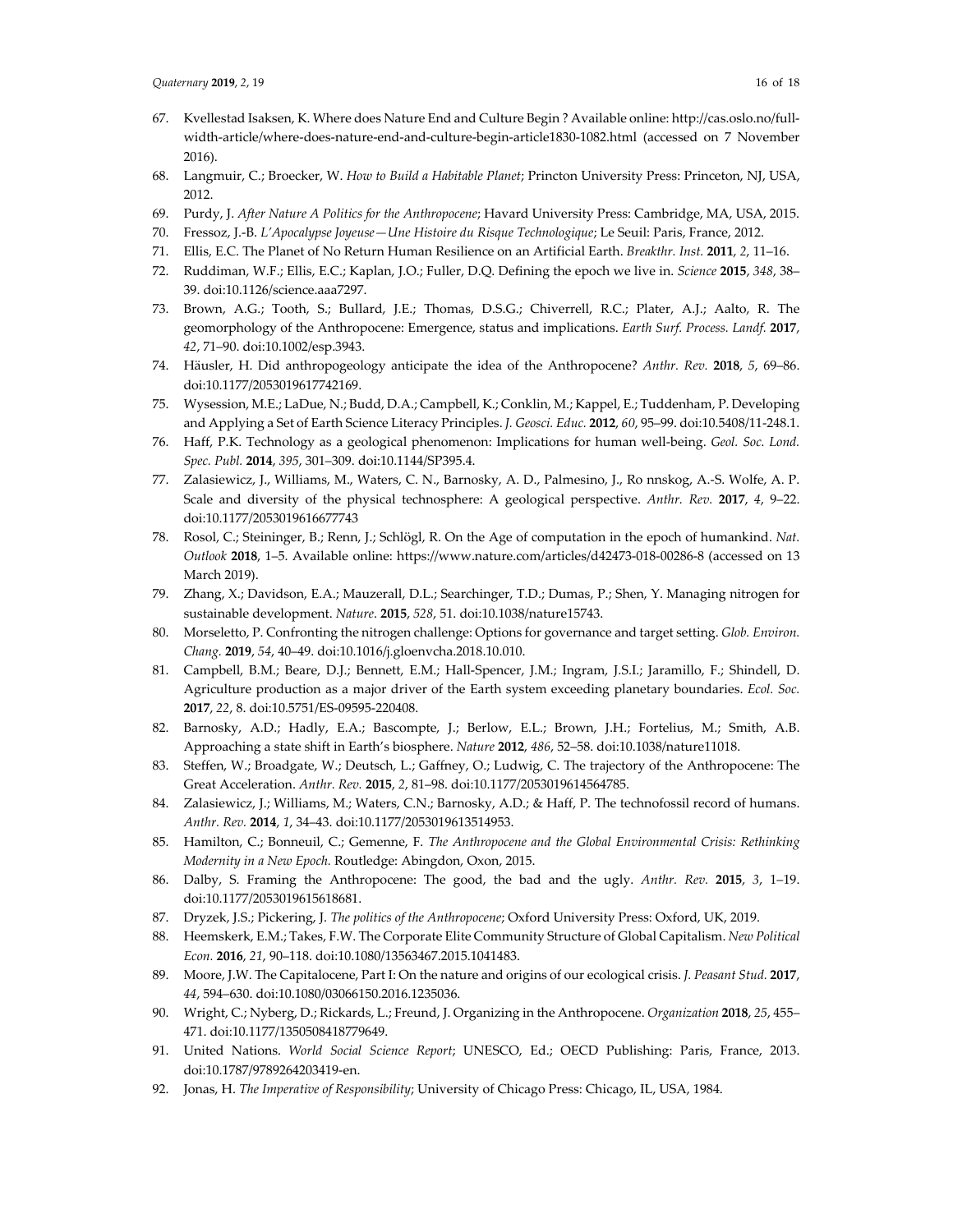- 93. Murphy, C.; Gardoni, P.; Bashir, H.; Harris, C.E.; Masad, E. *Engineering Ethics for a Globalized World*; Murphy, E., Gardoni, C., Bashir, P., Harris, H., Masad, C.E., Eds.; Springer International Publishing: Cham, Switzerland, 2015; Volume 22. doi:https://doi.org/10.1007/978-3-319-18260-5.
- 94. Haff, P.K. Humans and technology in the Anthropocene: Six rules. *Anthr. Rev.* **2014**, *1*, 126–136. doi:10.1177/2053019614530575.
- 95. Leach, M.; Reyers, B.; Bai, X.; Brondizio, E.S.; Cook, C.; Díaz, S.; Subramanian, S.M. Equity and sustainability in the Anthropocene: A social–ecological systems perspective on their intertwined futures. *Glob. Sustain.* **2018**, *1*, e13. doi:10.1017/sus.2018.12.
- 96. Herrmann-Pillath, C. The Case for a New Discipline: Technosphere Science. *Ecol. Econ.* **2018**, *149*, 212–225. doi:10.1016/j.ecolecon.2018.03.024.
- 97. Anshelm, J.; Hansson, A. Battling Promethean dreams and Trojan horses: Revealing the critical discourses of geoengineering. *Energy Res. Soc. Sci.* **2014**, *2*, 135–144. doi:10.1016/j.erss.2014.04.001.
- 98. Morton, O. *The Planet Remade—How Geoengineering could Change the World*; Princton University Press: Princeton, NJ, USA, 2015.
- 99. Boettcher, M.; Schäfer, S. Reflecting upon 10 years of geoengineering research: Introduction to the Crutzen +10 special issue. *Earth's Future* **2017**, *5*, 266–277. doi:10.1002/2016EF000521.
- 100. Swyngedouw, E.; Ernstson, H. Interrupting the Anthropo-obScene: Immuno-biopolitics and Depoliticizing Ontologies in the Anthropocene. *Theory Cult. Soc.* **2018**, *35*, 3–30. doi:10.1177/0263276418757314.
- 101. Galaz, V. *Global Environmental Governance, Technology and Politics*; Edward Elgar Publishing: Cheltenham, UK, 2014. doi:10.4337/9781781955550.
- 102. Ellis, E.C. Why is human niche construction transforming Planet Earth ? *RCC Perspect. Transform. Environ. Soc.* **2016**, *5*, 63–70. Available online: https://www.jstor.org/stable/26241405 (accessed on 13 March 2019).
- 103. Srbulov, M. *Practical Guide to Geo-Engineering*;: Springer: Dordrecht, The Netherlands, 2014; Volumr 29. doi:10.1007/978-94-017-8638-6.
- 104. Peppoloni, S.; Bilham, N.; Di Capua, G. Contemporary Geoethics Within the Geosciences. In *Exploring Geoethics*; Springer International Publishing: Cham, Switzerland, 2019; pp. 25–70. doi:10.1007/978-3-030- 12010-8\_2.
- 105. Steffen, W.; Richardson, K.; Rockström, J.; Cornell, S.E.; Fetzer, I.; Bennett, E.M.; Sorlin, S. Planetary boundaries: Guiding human development on a changing planet. *Science* **2015**, *347*, 1259855. doi:10.1126/science.1259855.
- 106. Fujita, S.; Mizuno, S.; Fujikawa, T.; Reed, A.I.; Kim, R.D.; Howard, R.J.; Hemming, A.W. Liver Transplantation From Donation After Cardiac Death: A Single Center Experience. *Transplantation* **2007**, *84*, 46–49. doi:10.1097/01.tp.0000267424.88023.7b.
- 107. Schneider, F.; Kläy, A.; Zimmermann, A.B.; Buser, T.; Ingalls, M.; Messerli, P. How can science support the 2030 Agenda for Sustainable Development? Four tasks to tackle the normative dimension of sustainability. *Sustain. Sci.* **2019**, *14*, 0123456789. doi:10.1007/s11625-019-00675-y.
- 108. Bohle, M. One Realm: Thinking Geoethically and Guiding Small-Scale Fisheries? *Eur. J. Dev. Res.* **2019**, *31*, 253–270. doi:10.1057/s41287-018-0146-3.
- 109. Gundersen, L.C.; Townsend, R. Formulating the American Geophysical Union's Scientific Integrity and Professional Ethics Policy. In *Geoethics*; Wyss, M., Peppoloni, S., Eds.; Elsevier: Amsterdam, The Netherlands, 2015; pp. 83–93. doi:10.1016/B978-0-12-799935-7.00008-3.
- 110. Peppoloni, S. *Spreading Geoethics through the Languages of the World. Translations of the Cape Town Statement on Geoethics*; International Association for Promoting Geoethics: Rome, Italy, 2018. Available online: http://hdl.handle.net/2122/11907 (accessed on 13 March 2019).
- 111. Bohle, M.; Ellis, E. Furthering Ethical Requirements for Applied Earth Science. *Ann. Geophys.* **2017**, *60*. doi:10.4401/ag-7401.
- 112. Jamieson, D. Ethics and intentional climate change. *Clim. Chang.* **1996**, *33*, 323–336. doi:10.1007/BF00142580.
- 113. Jax, K.; Barton, D.N.; Chan, K.M.A.; de Groot, R.; Doyle, U.; Eser, U.; Wichmann, S. Ecosystem services and ethics. *Ecol. Econ.* **2013**, *93*, 260–268. doi:10.1016/j.ecolecon.2013.06.008.
- 114. Zylinska, J. *Minimal Ethics for the Anthropocene*; Open Humanities Press: London, UK, 2014. doi:10.3998/ohp.12917741.0001.001.
- 115. Nikitina, N. *Geoethics: Theory, Principles, Problems*; Geoinformmark Ltd.: Moscow, Russia, 2016.